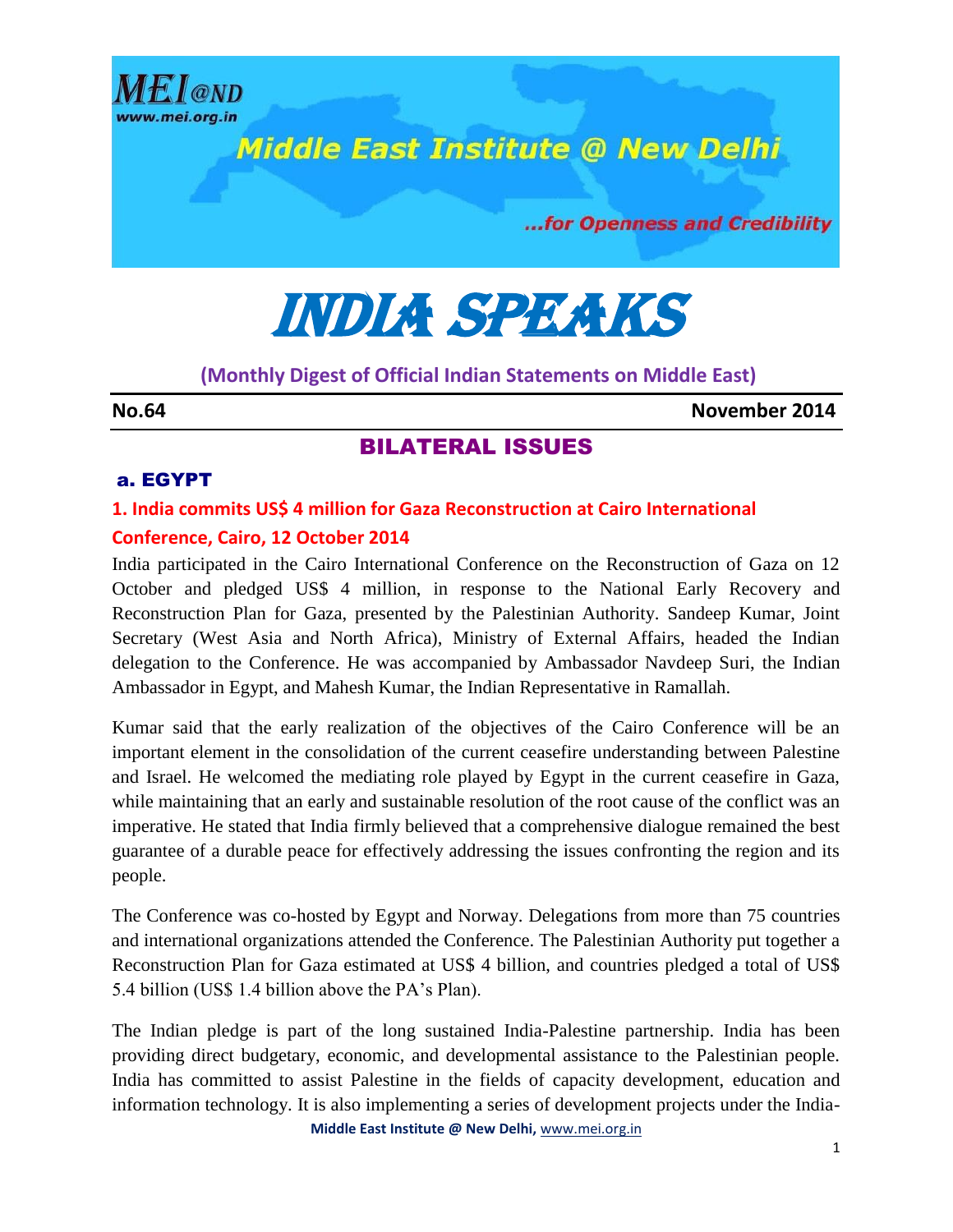Brazil-South Africa (IBSA) Fund in Palestine. One of the important future IBSA projects will be the reconstruction of the Atta Habib medical centre in Shujiyaa, Gaza at a cost of US\$ 1 million. Additionally, India has been contributing US\$ 1 million annually to the United Nations Relief Works Agency (UNRWA) for supply of food and medicines in Gaza.

For more information on India's participation, kindly write to the Indian Embassy Cairo at info.cairo@mea.gov.in or follow us on Facebook or Twitter (@indembcairo).

*Source: Embassy of India, Cairo, [http://www.indembcairo.com/en](http://www.indembcairo.com/en-us/presscentre/pressreleases.aspx?udt_656_param_detail=42103)[us/presscentre/pressreleases.aspx?udt\\_656\\_param\\_detail=42103](http://www.indembcairo.com/en-us/presscentre/pressreleases.aspx?udt_656_param_detail=42103)*

**2. "Glimpses of India" Painting Competition attracts more than 4000 school children, Cairo, 15 October 2014**

The Maulana Azad Centre for Indian Culture (MACIC), Embassy of India, Cairo, in cooperation with Ministry of Education conducted the 20th annual "Glimpses of India" painting competition on 13-15 October at four venues across Cairo, attracting around 4000 schoolchildren from more than 400 schools. The competition was held at India House (residence of the Indian Ambassador), Al Azhar Park, Children's Creativity Centre, and Misr Public Library. Each of the venues received more than a thousand children who spent their time drawing various images and impressions about India.

Speaking about the importance of the festival this year, the Indian Ambassador said: 'This year, we decided to offer India House as one of the venues for holding our annual Glimpses of India contest. And it was such a pleasure to host over 360 Egyptian school kids yesterday and another 500 today. The sight of so many beautiful children, busily drawing and painting images related to India and establishing a connection between our great countries is a truly special one. I think that the Glimpses of India contest is one of the finest activities of our cultural centre. It gives us a chance to encourage the development of artistic talent amongst the youth; but equally important, it creates a unique bond that will hopefully endure as these kids grow older and will continue to nurture the special friendship between the people of Egypt and India for years to come.'

The competition is an annual feature in Cairo and is to held commemorate the birthdays of Mahatma Gandhi, father of the nation, Jawaharlal Nehru, India's first Prime Minister and Maulana Abul Kalam Azad, independent India's first Education Minister. This year, more than 4000 children from the age groups 6-12 years (Primary), 13-15 years (Preparatory) and 16-18 years (Secondary) including children with special needs from various government, private and national institute schools in Cairo and Giza governorates are participated in the competition. A 3 member specialist jury will select 75 winners from 15 different categories. In addition, all 75 participating children with special needs will be given prizes. The winner will be invited to the award function on 10 November at Gomhoriya Theatre. A catalogue carrying all the winning paintings of the children will be distributed at the ceremony.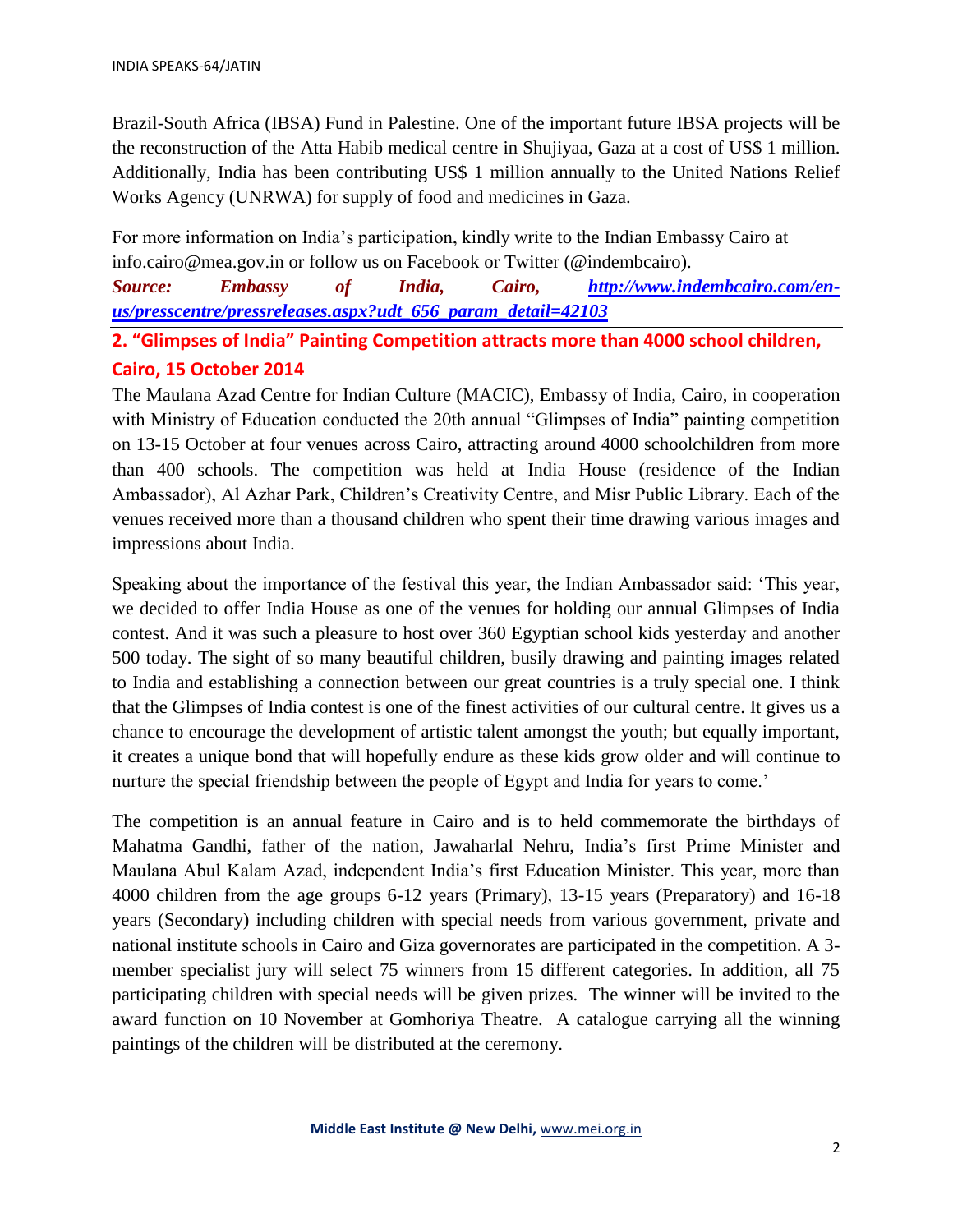For regular updates and information follow us on Facebook at Indian Embassy Cairo or write to us atmacic@indembcairo.com or [info.cairo@mea.gov.in](mailto:info.cairo@mea.gov.in)

*Source: Embassy of India, Cairo,* [http://www.indembcairo.com/en](http://www.indembcairo.com/en-us/presscentre/pressreleases.aspx?udt_656_param_detail=42111)[us/presscentre/pressreleases.aspx?udt\\_656\\_param\\_detail=42111](http://www.indembcairo.com/en-us/presscentre/pressreleases.aspx?udt_656_param_detail=42111) *See Also: Representative Office of India, Ramallah, [http://www.roiramallah.org/press\\_detail.php?nid=47](http://www.roiramallah.org/press_detail.php?nid=47)*

**3. India Day celebrations in Minya, Cairo, 21 October 2014**

The Maulana Azad Centre for Indian Culture (MACIC) organized 'India Day' celebrations at Minya Governorate on 20 October 2014. The event was held with the cooperation of the Cultural Palace of Minya Governorate and the Chambers of Commerce.

As part of the celebrations, a Photo Exhibition on India-Egypt relations tracing the ties between the two countries over a century as well as Indian investments in Egypt were inaugurated by Ambassador Navdeep Suri and Major General Osama Daif, Secretary General of Governorate of Minya. Following the exhibition, an interaction was organized at the Governorate auditorium in which Ambassador Suri delivered a speech on Indo-Egyptian relations. Lauding the vibrant economic and political relationship between India and Egypt, Ambassador Suri said the programme in Minya was part of the outreach activities of the Embassy to connect with Egyptians outside Cairo. "I am extremely impressed by the goodwill and warmth of the senior officials and the people of Minya," he noted, thanking the Governorate for the help they had extended. The speeches were followed by Indian Fashion and Dance show organized by the students of the Maulana Azad Centre and Egyptian Folk Dance show organized by the Governorate. Indian documentary films and Ambassador handed out prizes to the winners of the Glimpses of India Painting Competition that had been held the previous day.

Ambassador also met with the Governor of Minya, Major General Salah Zayada as well as the Minya Chambers of Commerce to discuss the opportunities for expanding economic cooperation between India and Egypt. The Chambers of Commerce expressed their interest in attracting Indian investments, particularly for in the mineral sector (calcium carbonate, limestone and marble industries), as well as learning from India's success in the field of IT.

For more information, please contact the Embassy of India, Cairo at info.cairo@mea.gov.in ormacic@indembcairo.com or follow us on Facebook or Twitter (@indembcairo)

*Source: Embassy of India, Cairo, [http://www.indembcairo.com/en](http://www.indembcairo.com/en-us/presscentre/pressreleases.aspx?udt_656_param_detail=42118)[us/presscentre/pressreleases.aspx?udt\\_656\\_param\\_detail=42118](http://www.indembcairo.com/en-us/presscentre/pressreleases.aspx?udt_656_param_detail=42118)*

**4. Prime Minister and Senior Ministers visit largest Indian Investment in Egypt, Cairo, 29 October 2014**

On 28 October 2014, H.E. Prime Minister Eng. Ibrahim Mehleb, six Cabinet Ministers and the Governor of Port Said, General Samah Qandil visited the TCI Sanmar plant in Port Said, the largest Indian investment in Egypt. The Ministers who accompanied the Prime Minister were Dr.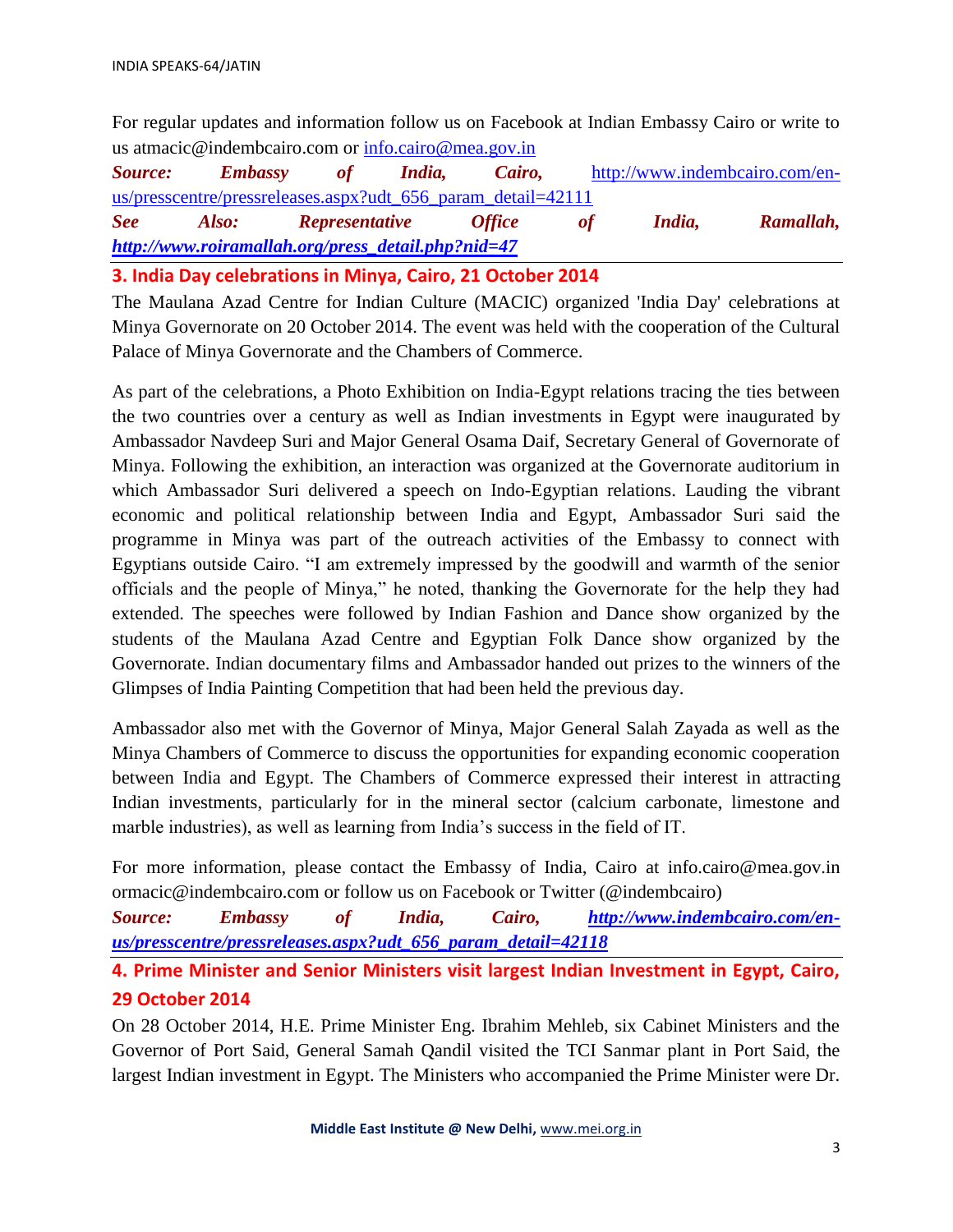Laila Iskandar – Minister of Urban Renewal and Informal Settlements, Eng. Hany Dahy, the Minister of Transportation, Ashraf Salman, the Minister of Investment, Dr. Ashraf El Araby the Minister of Planning and Administrative Reform, Khaled Hanafy, the Minister of Supply, and Adel Labib the Minister of Local Development and Administrative Development. Ambassador Navdeep Suri, the Indian Ambassador to Egypt, and senior officials from TCI Sanmar was also present during the visit. The Prime Minister toured the premises, and received a briefing on the nature of the project, its contribution to the Egyptian economy, and challenges to its growth. At the conclusion of the tour, the Prime Minister remarked that he was impressed by the scale of the manufacturing facility and their future plans for expansion. He underscored the commitment of the Egyptian government to resolve all issues faced by investors. Ambassador Navdeep Suri said that the personal interest taken by the Prime Ministers and senior Ministers in visiting the plant was a positive signal to Indian investments, which amounted to more than US\$ 2.5 billion across 50 different companies. He said that "Indian companies like the Sanmar group have demonstrated their willingness and ability to undertake major investments in Egypt. Their success will encourage other Indian companies to do the same."

The TCI Sanmar plant in Port Said is a huge chemical project manufacturing 275,000 MT per annum of Caustic Soda, 60,000 MT per annum of Green Ethylene from Ethanol and 200,000 MT per annum of Poly Vinyl Chloride (PVC). The Sanmar Group has so far invested US\$ 1.15 billion in the projects of TCI Sanmar. Additional investment of US\$ 150 million in Phase 2 is planned, to set-up a new PVC plant with a capacity of 200,000 MT, and enhance the Ethylene manufacturing capacity by 60,000 MT. The Sanmar group is a conglomerate based in Southern India, with business interests in Chemicals, Specialty Chemicals, Engineering/ Metals and Shipping.

PVC is the raw material used for the manufacture of several important products such as, PVC pipes, cables, upholstery, door and window profiles etc., PVC pipes are used for conveying water mainly in the irrigation, drinking water supply systems, waste water sewage disposal system and construction sectors. At present a large quantity of PVC is imported and PVC produced at TCI Sanmar's plant will substitute these imports which will result in a major saving of US\$ 400 million, in scarce foreign exchange for the country. TCI Sanmar provides employment to about 2,000 Egyptian directly and indirectly.

For more information, contact the Indian Embassy at info.cairo@mea.gov.in or follow us on Facebook or Twitter (@indembcairo).

*Source: Embassy of India, Cairo, [http://www.indembcairo.com/en](http://www.indembcairo.com/en-us/presscentre/pressreleases.aspx?udt_656_param_detail=42135)[us/presscentre/pressreleases.aspx?udt\\_656\\_param\\_detail=42135](http://www.indembcairo.com/en-us/presscentre/pressreleases.aspx?udt_656_param_detail=42135)*

**5. 50th Anniversary Celebrations of Indian Technical & Economic Cooperation (ITEC) in Cairo, Cairo, 31 October 2014**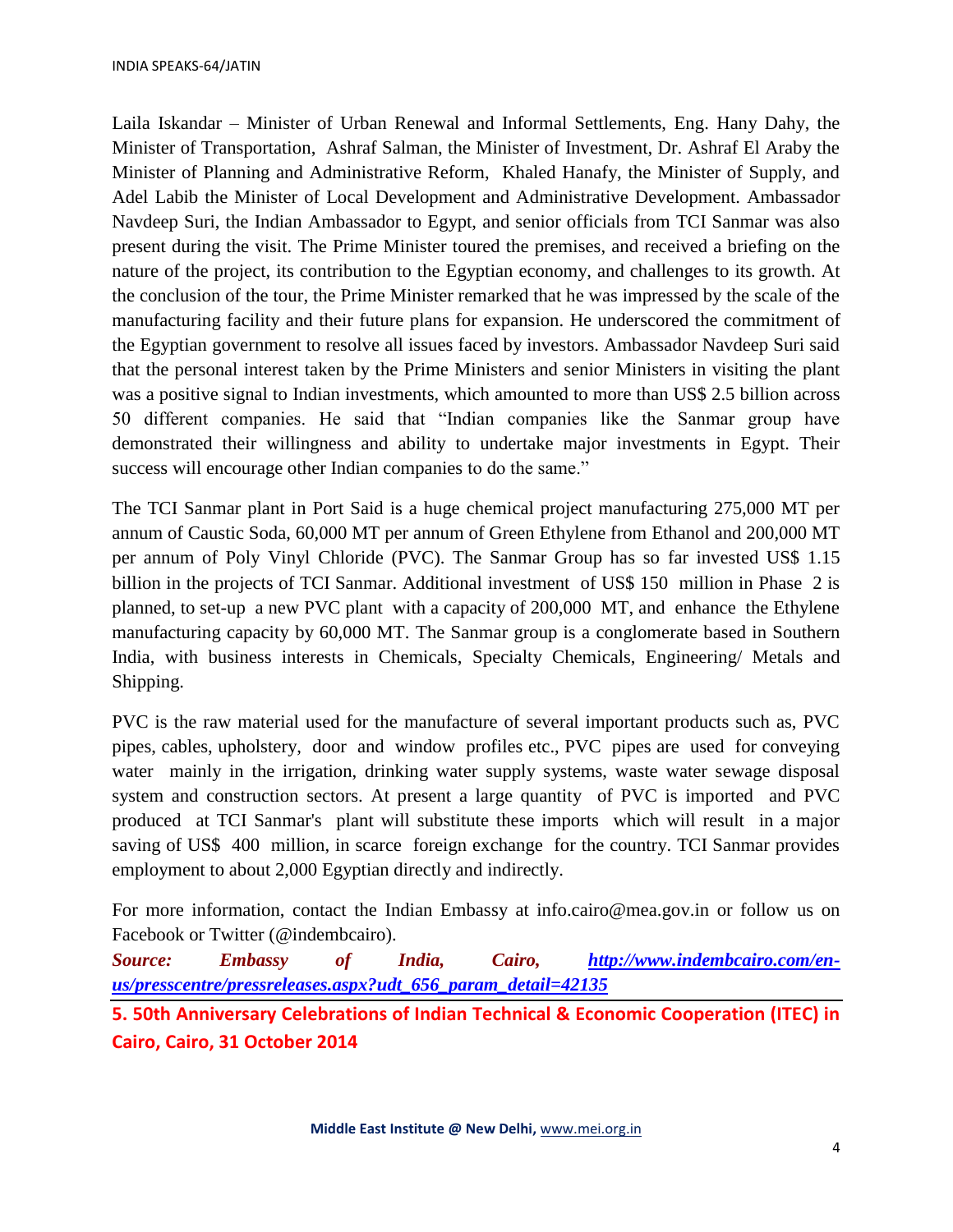The 50th Anniversary of the Indian Technical and Economic Cooperation (ITEC) programme was celebrated in Cairo on 30 October 2014 at India House. The function was attended by a large number of Egyptian officials and nationals who have been trained in various courses organized under the ITEC programme in India. Speaking at the event, Ambassador Navdeep Suri emphasized that the ITEC was launched in 1964 as a programme of cooperation and partnership by India to address the needs of friendly developing countries in the field of human resource development. He said that the ITEC catered to three A's: affordability, adaptability and appropriateness – and hence had an immediate connect with countries such as Egypt. Samia Hassan Kamal, Supervisor of the Asian Cooperation Sector, Ministry of International Cooperation, speaking for the Minister thanked the Embassy for their cooperation in building linkages, and noted that India's capacity building courses had greatly benefited Egyptian officials. Furthermore, a programme such as ITEC promotes diversity and builds South-South cooperation. Eng. Hussein El Gueretly, Chairperson of ITIDA, as well as Senior Officials from the Foreign Ministry were also present at the event.

In the last few years, more than 500 Egyptians had gone to India for training in a variety of different. A number of ITEC alumnae, as well as a CV Raman scholar spoke warmly about their experiences, and how they will always maintain the friendships they built. These included Osama Abu Sinna, Inspector, Egypt Post; Hanan Mohamed El Nagdy, OSH Specialist, General Department of Occupation of Safety and Health, Ministry of Manpower & immigration, Dr. Saber Mohamed Abdalla, Associate Professor, Theriogenology Department, Faculty of Veterinary Medicine, Beni Suef University and Doaa Sayed Tawfik, Public Relation Specialist, Luxor Governorate. A short animation film titled "India: The Spirit of Freedom" and another film on the ITEC at 50 were screened.

The ITEC Programme is an important component of India's economic relations with Egypt. The scheme offers training in over 250 courses in prestigious educational, technical and vocational institutes in India in a variety of fields ranging from information technology to management, vocational training, banking, finance, English language and so on. Encouraged by the considerable interest in Egypt in the programme, the Government of India has decided to offer around 100 ITEC slots to Egyptian officials and nationals on a yearly basis. In addition, Egyptian scholars who have travelled to India on the CV Raman Fellowship as well as the Indian Council for Cultural Relations (ICCR) Scholarships also attended the event. These scholarships are offered for graduate, post graduate, and doctoral studies in both the sciences and the arts.

For more information please visit the website of ITEC (http://www.itec.mea.gov.in/) or contact the Information Wing of the Indian Embassy at info.cairo@mea.gov.in or visit us on Facebook at Indian Embassy Cairo.

*Source: Embassy of India, Cairo, [http://www.indembcairo.com/en](http://www.indembcairo.com/en-us/presscentre/pressreleases.aspx?udt_656_param_detail=42144)[us/presscentre/pressreleases.aspx?udt\\_656\\_param\\_detail=42144](http://www.indembcairo.com/en-us/presscentre/pressreleases.aspx?udt_656_param_detail=42144)*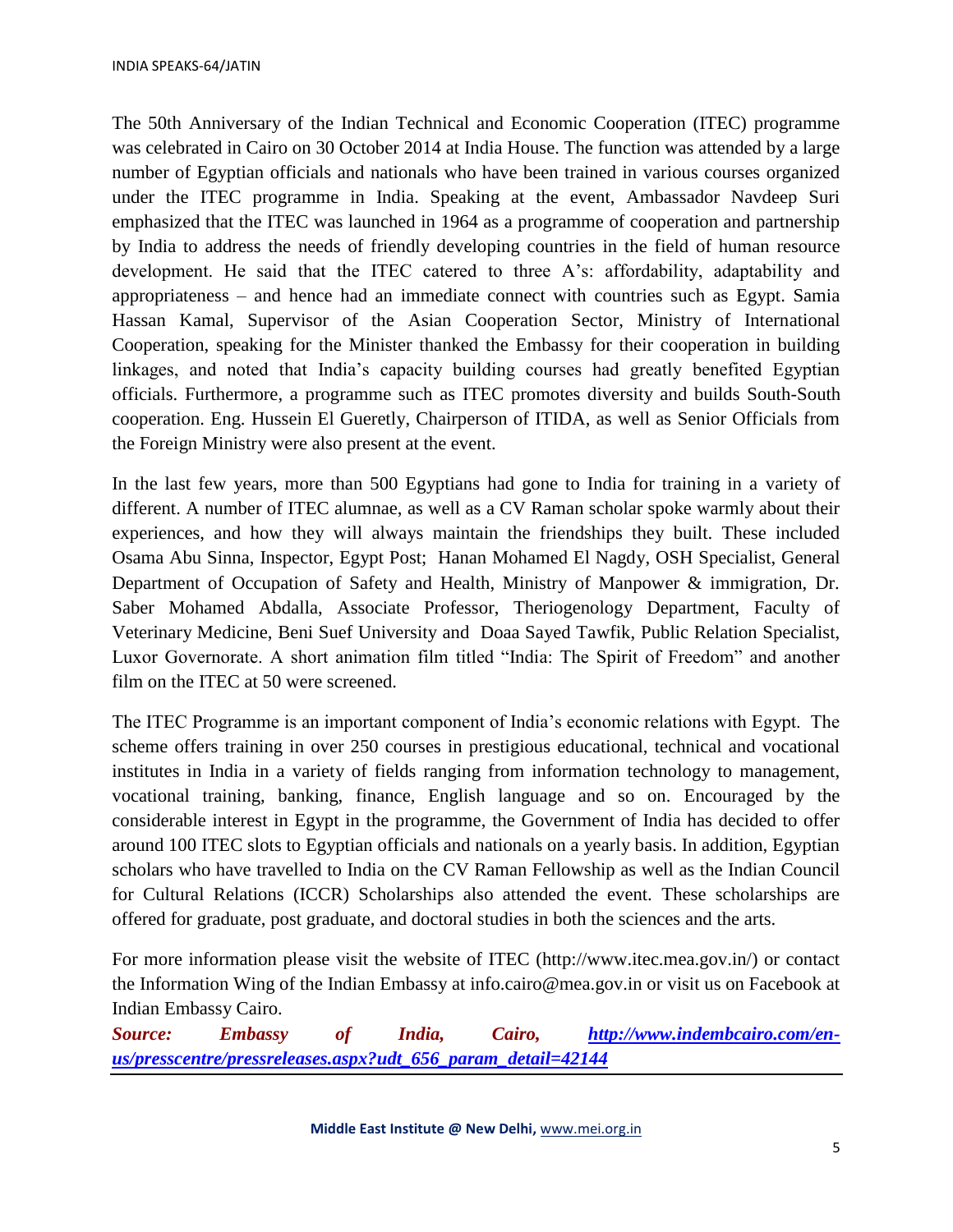# b. KUWAIT

## **6. 4th India-Arab Partnership Conference, Cairo, 8 October 2014**

The Federation of Indian Chamber of Commerce and Industry (FICCI) in association with Ministry of External Affairs, Government of India, the League of Arab States (LAS), Federation of Arab Businessmen (FAB) and General Union of Arab Chambers of Commerce Industry & Agriculture (GUCCIA), is organizing the 4th India-Arab Partnership Conference in New Delhi on 26 – 27 November 2014.

As a flagship event, this conference will provide a powerful platform to both Indian and Arab businessmen to interact and explore new opportunities for investment and business and build upon the momentum achieved by the three previous Conclaves organized in April 2008, February 2010 and May 2012. The Government of India believes that India's overall economic development can be achieved through systematic development of its States and therefore it is keen to project the mega investment opportunities in States to potential investors and business houses.

The organizers expect to host over 200 Arab CEOs to discuss business and investment proposals from over 250 Indian delegates from sectors like investment and manufacturing (pharma and infrastructure); Energy with focus on renewal energy, Food security and agricultural development (agri business / food processing / JVs, etc); Services (healthcare, tourism and IT); Human resource development, education and scientific research and technology development. The event would provide an excellent opportunity to the visiting delegation from Kuwait to interact with Indian business leaders

More information about the Conference would be available from Goutam Ghosh, Head  $\&$ Director, Arab & SAARC Division, FICCI, Federation House, 1 Tansen Marg, New Delhi – 110 001; ( E-mail : goutam.ghosh@ficci.com), Tel. +91-11-23487416, Fax : +91-11-23320714), Website : www.iapc2014.com.

*Source: Embassy of India, Kuwait,<http://www.indembkwt.org/DispNews.aspx?ID=627>*

**7. Advisory - Passport and Visa applicants, Kuwait, 9 October 2014**

The Embassy has outsourced its passport and visa services to M/s Cox and Kings Global Services, Kuwait. The Company is operating through their offices in Sharq, Fahaheel and in Abbasiya (Jleeb Al Shuwaikh) since 3 August 2014. For information and advantage of all service seekers, the Embassy would like to inform the following:

Beware of touts/agents - All Indian nationals in Kuwait are advised not to be misled by touts hanging around any of the three outsourced centres in Kuwait for passport related services. It is informed that rates for their services like charges for filling up various forms is quite high as compared to the very reasonable charges for value added services made available in the outsourced centres of the Embassy. Applicants are also misled by these touts to provide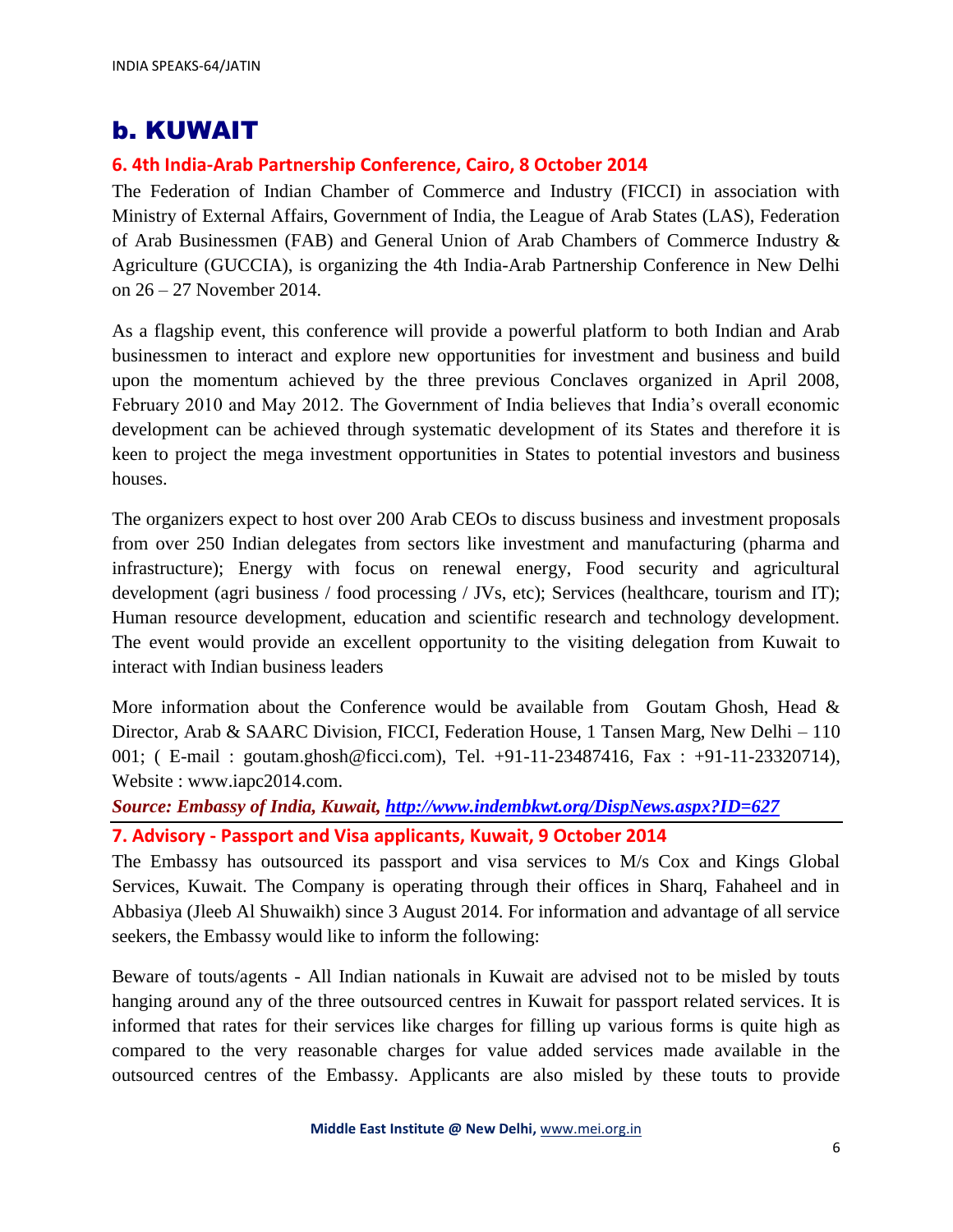documents which may not necessarily be required to be enclosed with the applications and thus fleecing them. The rates for the value added services are displayed prominently in the outsourced centres for payment by service seekers. For ready reference the rates are as follows.

Beware of Bogus website fleecing applicants: It has also come to the notice of the Embassy that some applicants applying for visa for India have been duped into filling visa online by some fake websites. For Example: https://india-visas.com/index.php. They also accept online payment of fees from the applicants. All visa applicants are advised to be very careful about and requested to fill in their online visa applications by logging on to www.indianvisaonline.gov.in. This is the only official site for this purpose from Government of India. All visa fees are compulsorily to be deposited in cash at the outsourced centres at Sharq and Fahaheel. In cases of emergency, visa

| Services                     | Fee (Kuwaiti Dinar) KD                                           |
|------------------------------|------------------------------------------------------------------|
| <b>SMS</b> Service           | 0.400                                                            |
| Courier                      | 1.250 for Indian passports 4.500 for Foreign<br>passports        |
| Photocopy Service            | $0.100$ per page                                                 |
| Photo booth                  | 2.750 for 6 Photos                                               |
| <b>Assisted Form Filling</b> | 1.000 for Indian Nationals 3.000 for Foreign<br><b>Nationals</b> |
| <b>Internet Kiosk</b>        | 1.000                                                            |

can also be obtained at the Embassy on the same day with applicable fees. They can contact the Visa Wing of the Embassy of India in Kuwait (Tel. No. 2530600 Extn. 279) or Manager CKGS office in Sharq (Mob: 07928978) for any doubt or clarification in the matter.

Passport & visa services (timings) at Sharq, Fahaheel and Abbasiya and visa services at Sharq and Fahaheel are available from 0800 hours to 1200 hours and again from 1600 hours to 2000 hours Mondays to Thursdays. To help the Indian community, who are not able to visit during any of the working days due to the working time/nature of duty, it may be noted that on Fridays and Saturdays, these services are also available from 1600 hours to 2000 hours.

*Source: Embassy of India, Kuwait,<http://www.indembkwt.org/DispNews.aspx?ID=629>*

**8. Time taken for transportation of mortal remains of Indian nationals, Kuwait, 14 October 2014**

It has been our endeavour to assist in the earliest repatriation of mortal remains of Indian nationals who die in Kuwait. As cremation facilities are not permitted in Kuwait, it becomes necessary that many bodies are airlifted to India for final rites. Last year, 533 Indian nationals died in Kuwait.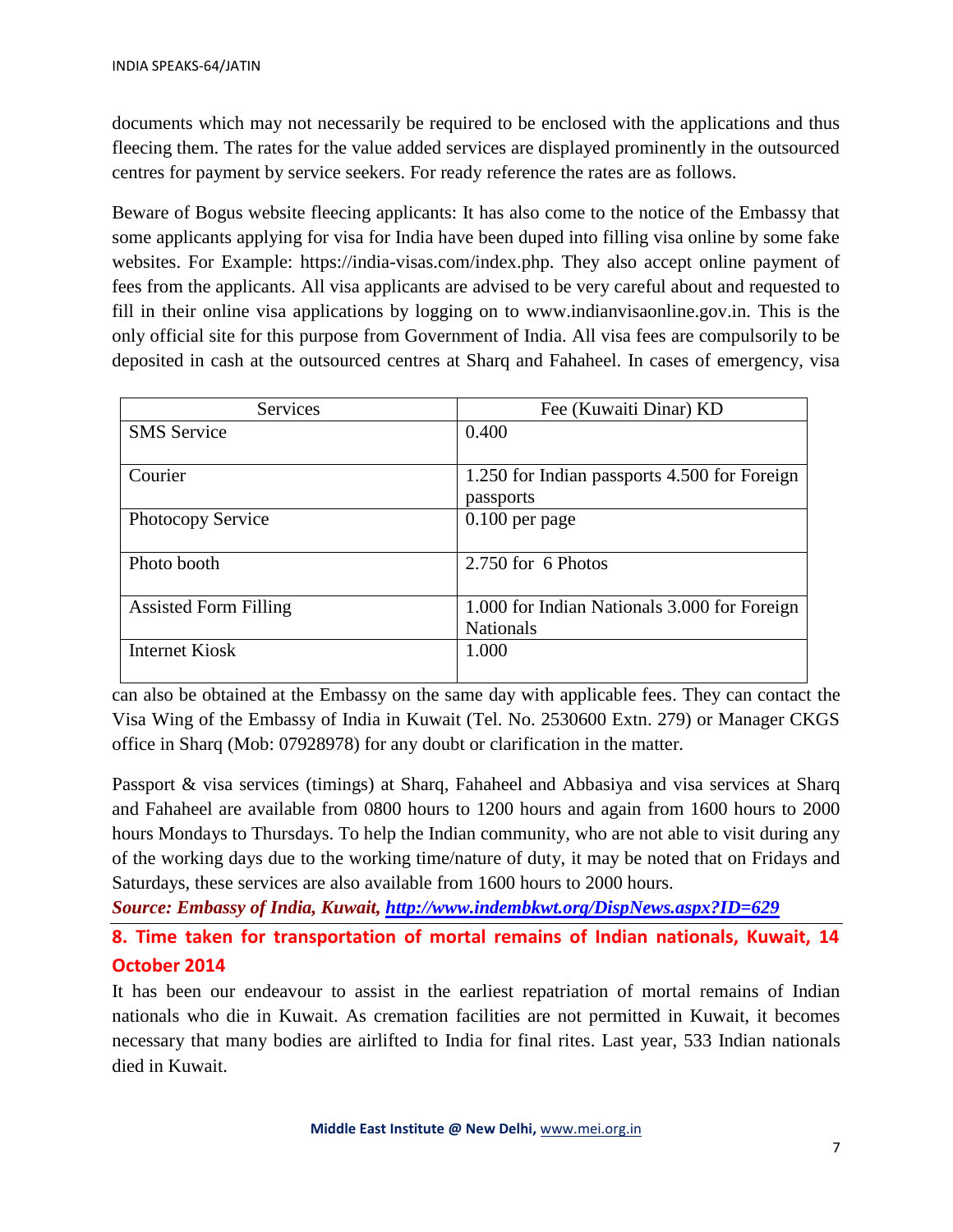During last three months (July-September 2014), there were 158 Indian deaths in Kuwait. Mortal remains of 125 Indian nationals were airlifted to India. The remaining 33 were buried in Kuwait as per the wishes of their family members. From those sent to India, 104 were transported within 1 to 5 days of reporting the death to the Embassy (3 days being the average time taken for transportation of the mortal remains).

The repatriation of mortal remains of 21 deceased persons, however, took longer time, ranging from 6 to 25 days. Delays in 21 cases occurred as police investigations were required to be conducted in cases of suicides, murders, and traffic accidents. In some cases, local sponsors took time to complete formalities. Non-availability of flights and intervening holidays were among the other reasons contributing to delays in repatriation of mortal remains of Indian nationals from Kuwait.

Complete data of Indian nationals who have died in Kuwait since 1 July 2014 is available on the Embassy's website.

*Source: Embassy of India, Kuwait,<http://www.indembkwt.org/DispNews.aspx?ID=633>* **9. Disposal of Mortal Remains of Indian Nationals, Kuwait, 17 October 2014** 

Details of the deceased Indian nationals whose death has been reported/ registered with the Embassy during the month of September 2014 are as below.

| Sl.<br>N <sub>0</sub> | <b>Particula</b><br>rs of the<br>deceased                                                                           | <b>Se</b><br>$\mathbf{x}$<br>(M <sup>2</sup> )<br>/F) | <b>Date</b><br><b>of</b><br>death | of<br><b>Date</b><br>intimation/<br>registratio<br>n with the<br><b>Embassy</b> | <b>Cause of</b><br>death<br>(as per<br>death<br>certificat<br>e issued<br>by local<br>authoriti<br>es) | <b>Dispo</b><br>sal<br><b>Mode</b> | Airwa<br>y/<br>Flight<br><b>Numb</b><br>er/<br><b>Destin</b><br>ation/<br><b>Date</b> | <b>Nu</b><br>mbe<br>r of<br>days<br>take<br>n. | <b>Visa</b><br>No.(A)<br>rticle) | Rema<br>rks |
|-----------------------|---------------------------------------------------------------------------------------------------------------------|-------------------------------------------------------|-----------------------------------|---------------------------------------------------------------------------------|--------------------------------------------------------------------------------------------------------|------------------------------------|---------------------------------------------------------------------------------------|------------------------------------------------|----------------------------------|-------------|
| 46                    | Amanulla<br>Mohamed<br>Sulthan<br>PP No. G<br>1418949<br><b>DOB</b><br>24.07.197<br>(44)<br>$\overline{0}$<br>Yrs.) | $\mathbf{M}$                                          | 28.09.<br>2014                    | 30.09.2014<br>30.09.2014<br>$\underline{\text{GR}}$<br>No.137919                | Heart<br>Attack                                                                                        | Trans<br>ported<br>to<br>India     | <b>Srilank</b><br>an<br>Airline<br>S<br>Ul1206<br>/133<br>02.10.2<br>014<br>Trichy    | $\mathbf{1}$<br>day                            | 18                               |             |
| 45                    | Mohamm<br>ad Sayad<br>(PP No.H                                                                                      | $\mathbf{M}$                                          | 27.09.<br>2014                    | 30.09.2014<br>02.10.2014                                                        | Natural                                                                                                | To be<br>transp<br>orted           | Local<br>burial<br>09.10.2                                                            | 9<br>days                                      | 20                               |             |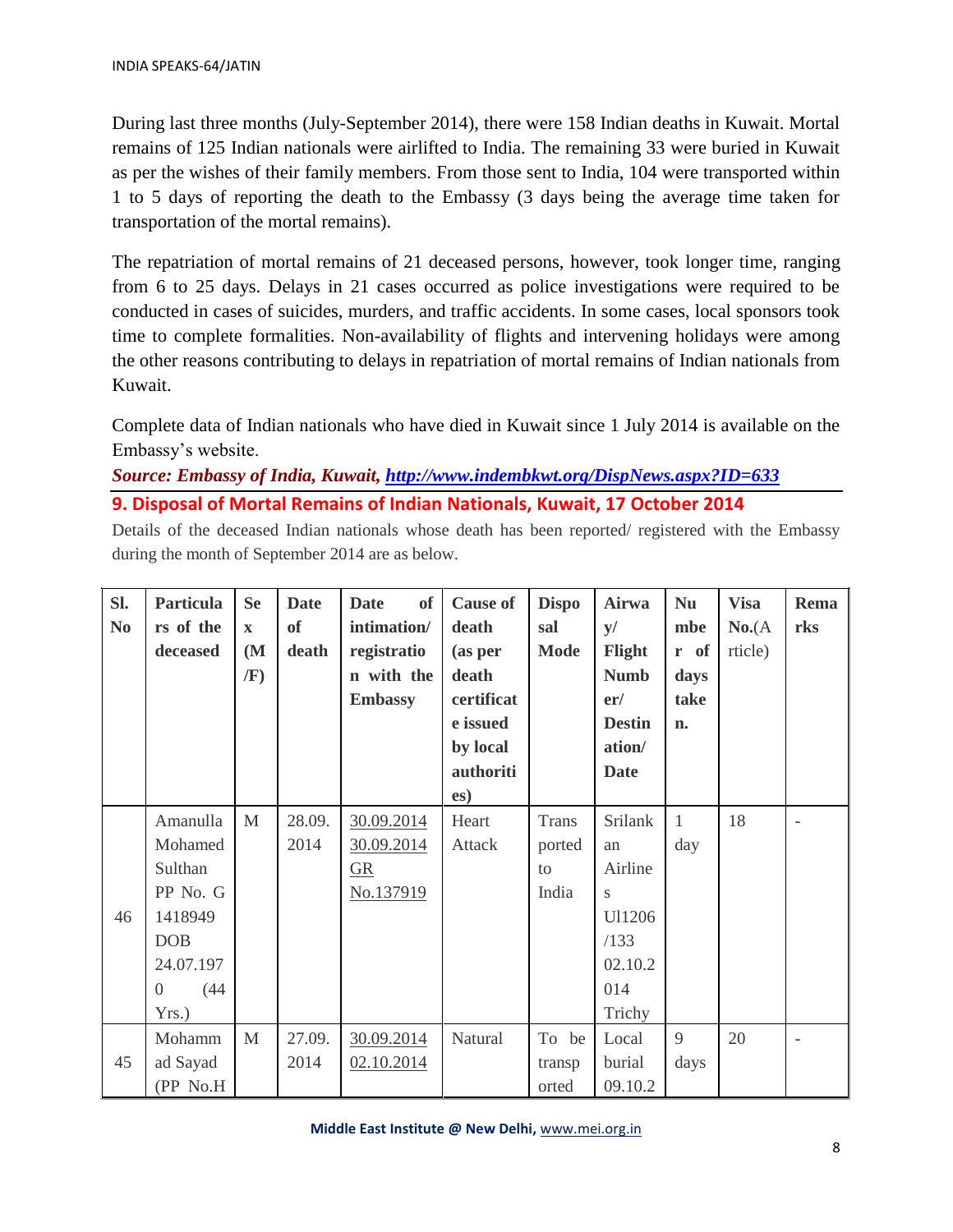|    | 2024693<br><b>DOB</b><br>29.09.198<br>$\overline{0}$<br>34 Yrs.)                                             |                |                | $\underline{\text{GR}}$<br>No.137918                             |                        | to<br>India                           | 014                                                                      |                         |                       |                   |
|----|--------------------------------------------------------------------------------------------------------------|----------------|----------------|------------------------------------------------------------------|------------------------|---------------------------------------|--------------------------------------------------------------------------|-------------------------|-----------------------|-------------------|
| 44 | Padma<br>Selvaraj<br>Sheelam<br>PP<br>No.<br>L9406908<br>DOB<br>01.07.194<br>(70)<br>$\overline{4}$<br>Yrs.) | $\overline{F}$ | 29.09.<br>2014 | 30.09.2014<br>30.09.2014<br>$\underline{\text{GR}}$<br>No.137917 | Heart<br><b>Attack</b> | <b>Trans</b><br>ported<br>to<br>India | Emirat<br>es<br><b>EK858</b><br>/528<br>01.10.2<br>014<br>Hydera<br>bad  | $\mathbf{1}$<br>day     | 18<br>(visit<br>visa) | $\bar{a}$         |
| 43 | Zubaer<br>Ahmed<br>(PP)<br>No.K690<br>4930<br><b>DOB</b><br>01.06.198<br>3<br>(31)<br>Yrs.)                  | $\mathbf{M}$   | 29.09.<br>2014 | 29.09.2014<br>02.10.2014<br>GR No.<br>137908                     | Heart<br><b>Attack</b> | <b>Trans</b><br>ported<br>to<br>India | Air<br>India<br>AI 982<br>08.10.2<br>014<br>Hydera<br>bad                | 9<br>days               | 20                    | ×,                |
| 42 | Dawood<br>Basha<br>PP No. H<br>3278248<br><b>DOB</b><br>15.12.196<br>(53)<br>$\mathbf{1}$<br>Yrs.)           | $\mathbf{M}$   | 26.09.<br>2014 | 29.09.2014<br>01.10.2014                                         | Accident               | Local<br>burial                       | <b>Buried</b><br>in<br>Kuwait<br>on<br>$01.10-$<br>2014                  | 5<br>days               | 18                    | $\qquad \qquad -$ |
| 41 | Shiraj<br>Mohamm<br>ed<br>NO.<br>PP<br>G188138<br>$\tau$<br>DOB<br>15.08.198<br>5 <sup>5</sup><br>(29)       | $\mathbf{M}$   | 26.09.<br>2014 | 29.09.2014<br>02.10.2014<br>GR No.<br>137906                     | Accident               | <b>Trans</b><br>ported<br>to<br>India | Emirat<br>es<br>EA<br>876/52<br>$6\,$<br>03.10.2<br>014<br>Hydera<br>bad | $5\overline{)}$<br>days | 18                    | $\blacksquare$    |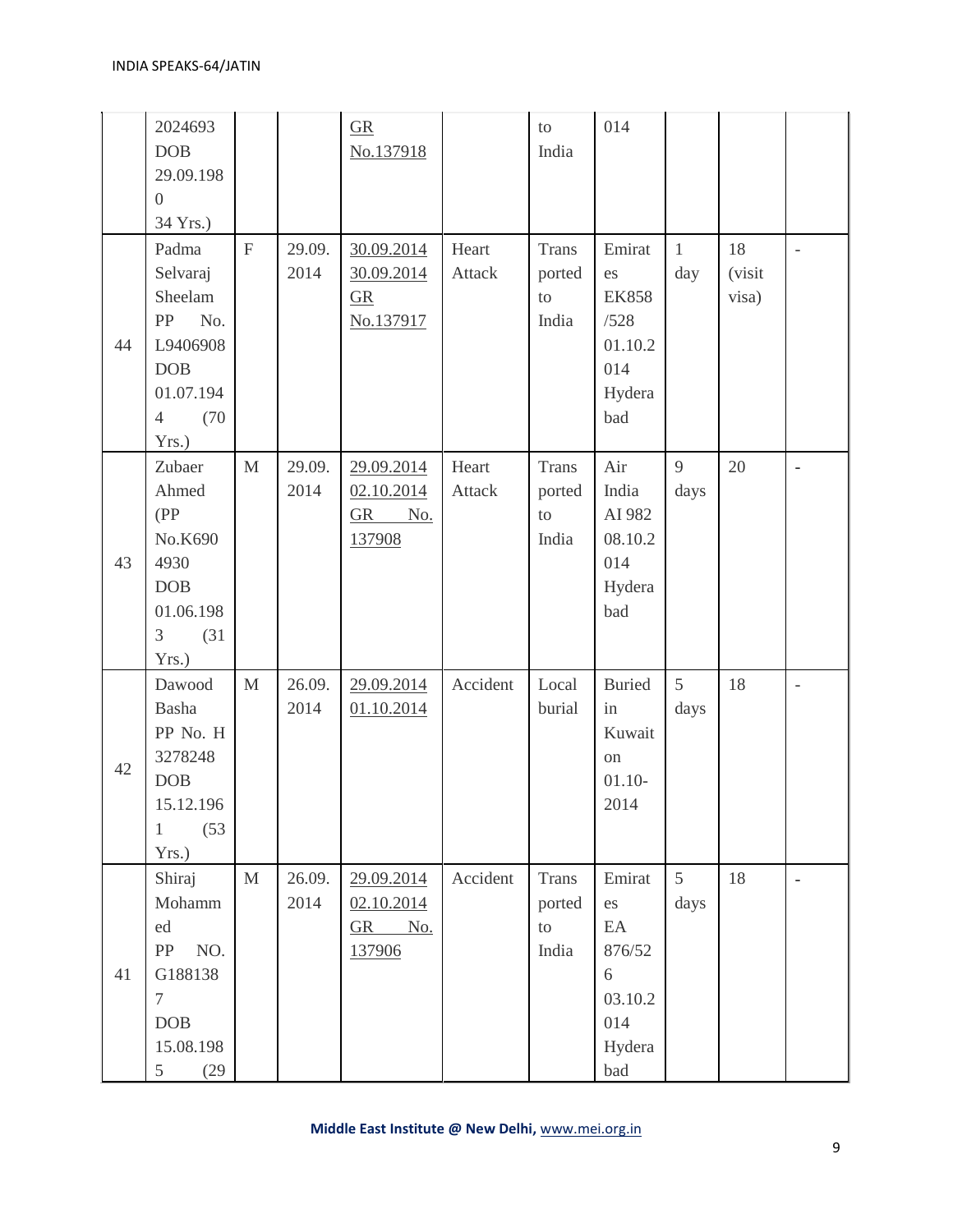|    | Yrs.                                                                                                              |              |                |                                                                                    |                              |                                               |                                                                              |                        |        |                          |
|----|-------------------------------------------------------------------------------------------------------------------|--------------|----------------|------------------------------------------------------------------------------------|------------------------------|-----------------------------------------------|------------------------------------------------------------------------------|------------------------|--------|--------------------------|
| 40 | Ummer<br>Thayinitta<br>kayil<br>PP<br>No.G421<br>0414<br><b>DOB</b><br>16.05.197<br>(43)<br>$\mathbf{1}$<br>Yrs.) | $\mathbf{M}$ | 26.09.<br>2014 | 29.09.2014<br>30.09.2014<br>$\underline{\text{GR}}$<br>No.137905                   | Accident                     | <b>Trans</b><br>ported<br>${\rm to}$<br>India | Air<br>India<br>Exp.<br>IX394<br>30.09.2<br>014<br>Calicut                   | $\mathbf{1}$<br>day    | 18     | $\overline{\phantom{a}}$ |
| 39 | Abdul<br>Shaikh<br>Ahmed<br>$(PP \tNo.$<br>F3885489<br><b>DOB</b><br>1956<br>42 Yrs.)                             | $\mathbf{M}$ | 29.09.<br>2014 | 29.09.2014<br>30.09.2014<br>GR<br>No.137904                                        | Heart<br><b>Attack</b>       | <b>Trans</b><br>ported<br>to<br>India         | Kuwait<br>Airway<br>$\mathbf S$<br>KU<br>301<br>01.10.2<br>014<br>Mumb<br>ai | $\overline{3}$<br>days | 18     | $\overline{a}$           |
| 38 | Rais<br>Khan<br>PP<br>No.<br>B563001<br><b>DOB</b><br>$\overline{4}$<br>10/05/197<br>8<br>(36)<br>Yrs.)           | M            | 26.09.<br>2014 | 28.09.2014<br>30.09.2014<br>$\underline{\text{GR}}$<br>No.137990<br>$\overline{3}$ | Accident                     | <b>Trans</b><br>port to<br>India              | Air<br>India<br>AI982<br>01.10.2<br>014<br>Ahmad<br>abad                     | $\overline{3}$<br>days | 18     | $\overline{a}$           |
| 37 | Uppu<br>Bala<br>Narasimh<br>ulu<br>PP No. J<br>1326895<br>DOB: 01-<br>05-1959<br>$(55 \text{ yrs})$               | M            | 24.09.<br>2014 | 24.09.2014<br>25.09.2014<br>$GR$ No.<br>137897                                     | Natural<br>(Heart<br>Attack) | Trans<br>ported<br>to<br>India                | Air<br>India<br>AI976<br>28.09.2<br>014<br>Chenna<br>$\mathbf{i}$            | $\overline{4}$<br>days | $18\,$ | $\overline{\phantom{a}}$ |
| 36 | Shaik<br>Alla<br>Bakash                                                                                           | $\mathbf M$  | 23.09.<br>2014 | 23.09.2014<br>23.09.2014<br>$\underline{\text{GR}}$                                | Natural                      | Trans<br>ported<br>to                         | Emirat<br>es<br>Airway                                                       | $\mathbf{1}$<br>day    | 18     | $\overline{\phantom{a}}$ |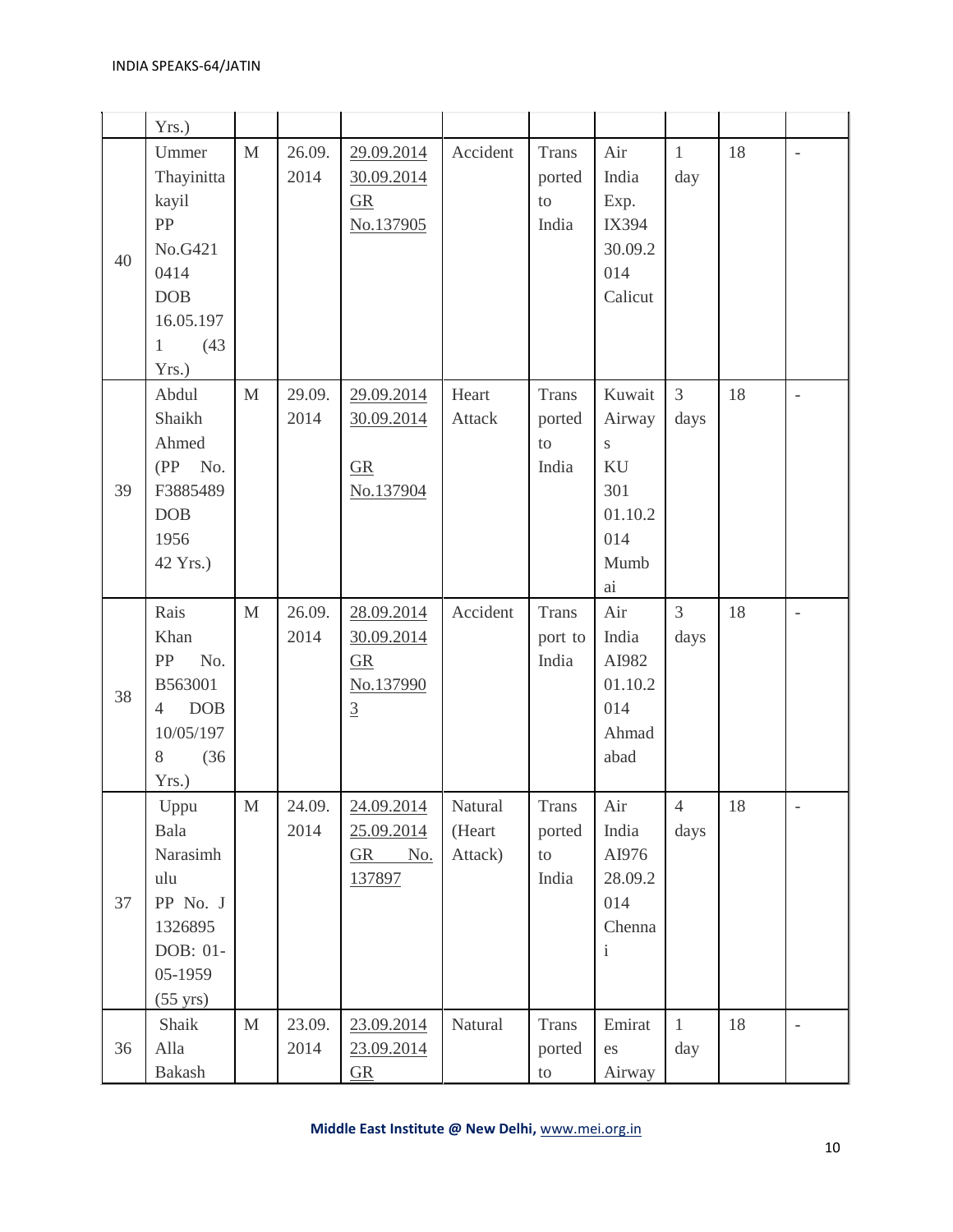|    | No.<br>PP<br>H312709<br>1<br>DOB: 10-<br>05-1964<br>$(50 \text{ yrs})$                                                  |              |                         | No.137960                                                        |                       | India                                         | ${\bf S}$<br><b>EK860</b><br>/544<br>$24-09-$<br>2014<br>Chenna<br>i |                        |    |                                          |
|----|-------------------------------------------------------------------------------------------------------------------------|--------------|-------------------------|------------------------------------------------------------------|-----------------------|-----------------------------------------------|----------------------------------------------------------------------|------------------------|----|------------------------------------------|
| 35 | Arthur<br>Donglas<br>Barboza<br>No.<br>PP<br>J2381514<br>DOB: 01-<br>06-1965<br>$(39 \text{ yrs})$                      | $\mathbf{M}$ | $20 -$<br>$09-$<br>2014 | 22-09-2014<br>30.09.2014<br>$\underline{GR}$<br>No.137909        | Natural               | <b>Trans</b><br>ported<br>to<br>India         | Jet<br>Airway<br>S<br>9W571<br>/433<br>Mangal<br>ore                 | $8\,$<br>days          | 20 | $\overline{a}$                           |
| 34 | Pushpaku<br>mar Pooja<br>Vely<br>Divakara<br>$\mathbf n$<br>PP No. G<br>3960618<br><b>DOB</b><br>16.08.196<br>1(53 Yrs) | $\mathbf{M}$ | 22.09.<br>2014          | 23.09.2014<br>24.09.2014<br>$\underline{GR}$<br>No.137961        | Work site<br>accident | <b>Trans</b><br>ported<br>to<br>India         | Kuwait<br>Airway<br>S<br><b>KU351</b><br>26/09/2<br>014              | $\overline{3}$<br>days | 18 | $\bar{a}$                                |
| 33 | Peter<br>Maxcie<br>Mascaren<br>has<br>PP No. Z<br>2689425<br><b>DOB</b><br>19.10.195<br>5 (49 Yrs)                      | $\mathbf{M}$ | 22.09.<br>2014          | 23.09.2014<br>28.09.2014<br>$\underline{\text{GR}}$<br>No.137964 | Heart<br>attack       | Local<br><b>Burial</b>                        | <b>Buried</b><br>in<br>Kuwait<br>on<br>$23-09-$<br>2014              | $\mathbf{1}$<br>day    | 17 | $\overline{\phantom{a}}$                 |
| 32 | Kumari<br>Sodasi<br>PP No. F<br>5071359<br>DOB                                                                          | $\mathbf F$  | 21.09.<br>014           | 23.09.2014<br>$\underline{GR}$<br>No.137901                      | Natural               | <b>Trans</b><br>ported<br>${\rm to}$<br>India | Air<br>India<br>AI 982<br>$17 - 10 -$<br>204                         | 25<br>days             | 20 | It was<br>due to<br>time<br>taking<br>by |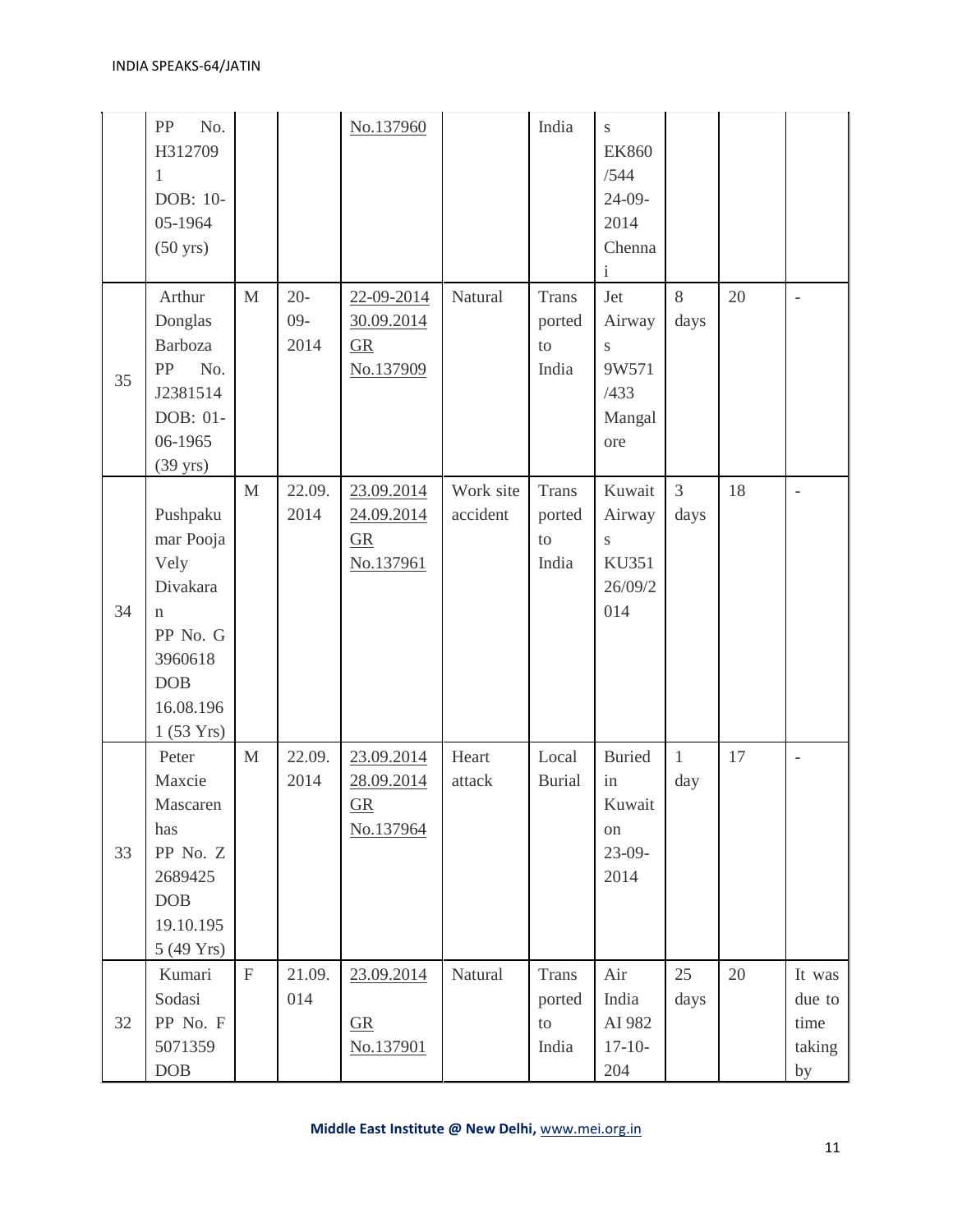|    | 20.07.197<br>5 (39 Yrs)                                                                                 |              |                |                          |                        |                                        | Hydera<br>bad                                                                               |                        |    | spons<br>in<br><b>or</b><br>compl<br>eting<br>the<br>proce<br>dure |
|----|---------------------------------------------------------------------------------------------------------|--------------|----------------|--------------------------|------------------------|----------------------------------------|---------------------------------------------------------------------------------------------|------------------------|----|--------------------------------------------------------------------|
| 31 | Muthusa<br>my<br>Santhana<br>m<br>PP No. G<br>8814726<br><b>DOB</b><br>04.03.198<br>$0(34 \text{ Yrs})$ | M            | 18.09.<br>2014 | 23.09.2014<br>28.09.2014 | Suicide                | <b>Trans</b><br>ported<br>to<br>India  | Emirat<br>es<br><b>EK872</b><br>/522<br>29.09.2<br>014<br>Trivan<br>drum                    | $6\,$<br>days          | 18 | $\overline{a}$                                                     |
| 30 | Mini<br>Geevarug<br>hese<br>PP No. L<br>1432432<br><b>DOB</b><br>30.05.197<br>6 (28 Yrs)                | $\mathbf{F}$ | 23.09.<br>2014 | 23.09.2014<br>24.09.2014 | Heart<br><b>Attack</b> | <b>Trans</b><br>ported<br>to<br>India  | Kuwait<br>Airway<br>$\mathbf S$<br>KU<br>331<br>25.09.2<br>014<br>Trivan<br>drum            | $\sqrt{2}$<br>days     | 18 | $\overline{a}$                                                     |
| 29 | Rajkumar<br>Rajjan<br>${\rm PP}$<br>No.<br>F0064231<br>DOB:<br>1959 (55)<br>Yrs)                        | $\mathbf{M}$ | 18.09.<br>2014 | 22.09.2014<br>24.09.2014 | Heart<br><b>Attack</b> | <b>Trans</b><br>ported<br>to<br>India  | Oman<br>Airway<br>S<br>WY64<br>8/267<br>27.09.2<br>014<br>Luckno<br>$\ensuremath{\text{W}}$ | 5<br>days              | 18 | $\overline{a}$                                                     |
| 28 | Antony<br>Raj<br>Meethiraj<br>(PP No.<br>${\bf G}$                                                      | $\mathbf{M}$ | 21.09.<br>214  | 22.09.2014<br>24.09.2014 | Heart<br>Attack        | Trans<br>ported<br>${\rm to}$<br>India | Gulf<br>Air<br>GF220/<br>GF60<br>24.09.2                                                    | $\overline{2}$<br>days | 20 | $\bar{a}$                                                          |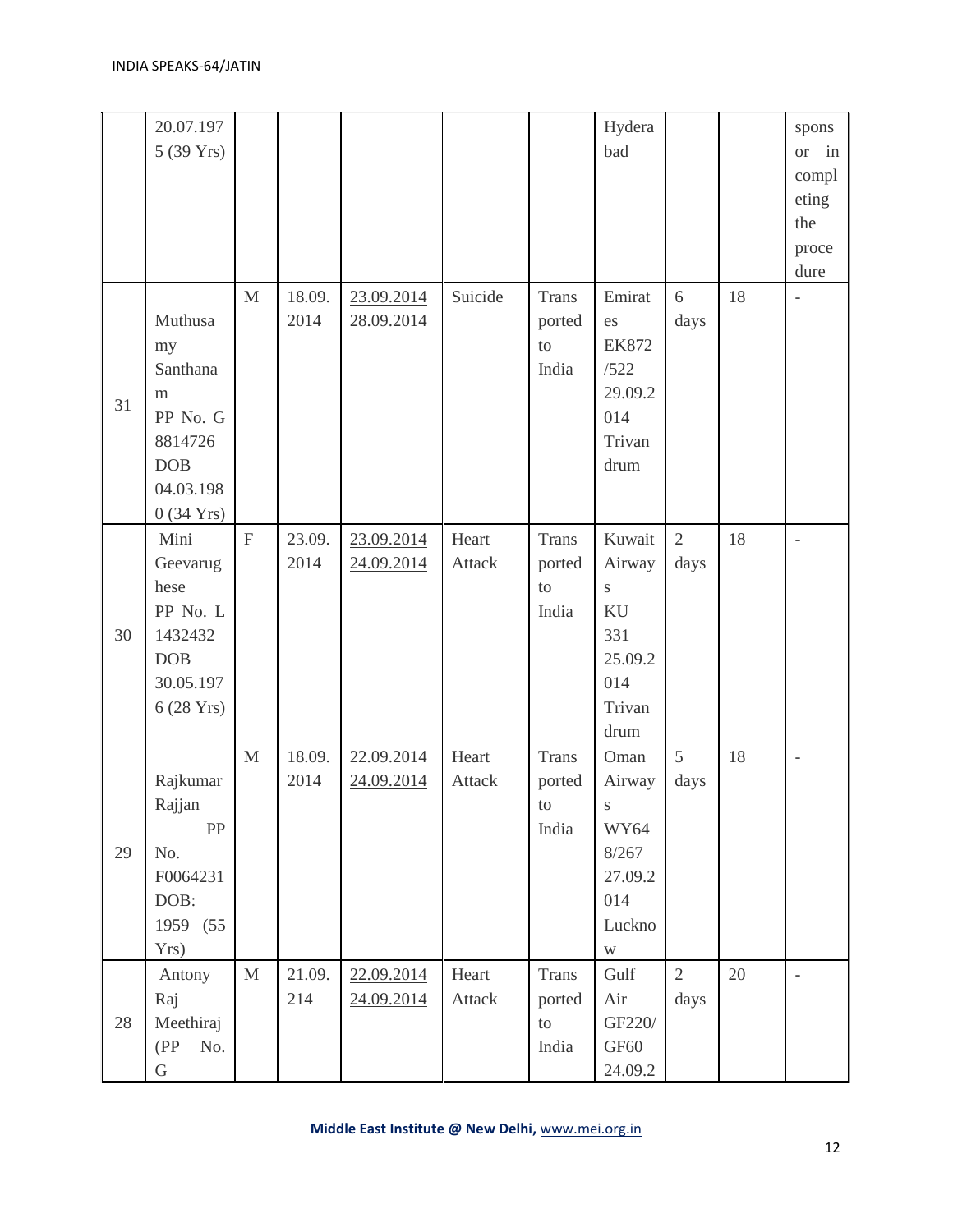|    | 9940078<br>$(42 \text{ Yrs.})$                                                                                      |             |                |                          |                              |                                               | 014<br>Trivan<br>drum                                                                                            |                         |    |                          |
|----|---------------------------------------------------------------------------------------------------------------------|-------------|----------------|--------------------------|------------------------------|-----------------------------------------------|------------------------------------------------------------------------------------------------------------------|-------------------------|----|--------------------------|
| 27 | Yannabat<br>hula<br>Chandra<br>Sekhar<br>No.<br>PP<br>K465927<br>$\tau$<br>DOB:03-<br>01-1955<br>$(59 \text{ Yrs})$ | M           | 21.09.<br>2014 | 22.09.2014<br>23.09.2014 | Road<br>Accident             | <b>Trans</b><br>ported<br>to<br>India         | Air<br>India<br>AI 982<br>24.09.2<br>014<br>Hydera<br>bad                                                        | $\sqrt{2}$<br>days      | 18 | $\overline{a}$           |
| 26 | Narsaiah<br>Dasari<br>PP No. J<br>2834220<br>DOB:<br>10.12.197<br>(38)<br>6<br>Yrs.)                                | $\mathbf M$ | 18.09.<br>2014 | 21.09.2014<br>24.09.2014 | Natural<br>(Heart<br>Attack) | <b>Trans</b><br>ported<br>to<br>India         | Air<br>India<br>AI 982<br>26.09.2<br>014<br>Hydera<br>bad                                                        | 5<br>days               | 18 | $\overline{\phantom{0}}$ |
| 25 | Mohd<br>Ismail<br>PP No. H<br>0848181<br>DOB:<br>15.03.199<br>$0(24 \text{ Yrs})$                                   | M           | 20.09.<br>2014 | 20.09.2014<br>21.09.2014 | Natural<br>(Heart<br>Attack) | <b>Trans</b><br>ported<br>to<br>India         | Air<br>Arabia<br>G9/128<br>/435<br>$22-09-$<br>2014<br>Jaipur                                                    | $\overline{2}$<br>days  | 18 | $\overline{\phantom{m}}$ |
| 24 | Raman<br>Chellaiah<br>No.<br>PP<br>F4155816<br>DOB.<br>10.02.197<br>$2(42 \text{ yrs})$                             | $\mathbf M$ | 14.09.<br>2014 | 17.09.2014<br>18-09-2014 | Natural                      | <b>Trans</b><br>ported<br>${\rm to}$<br>India | Srilank<br>an<br>Airline<br>$\mathbf S$<br>$\ensuremath{\mathrm{UL}}$<br>230/13<br>1<br>22.09.2<br>014<br>Trichy | $5\overline{)}$<br>days | 18 |                          |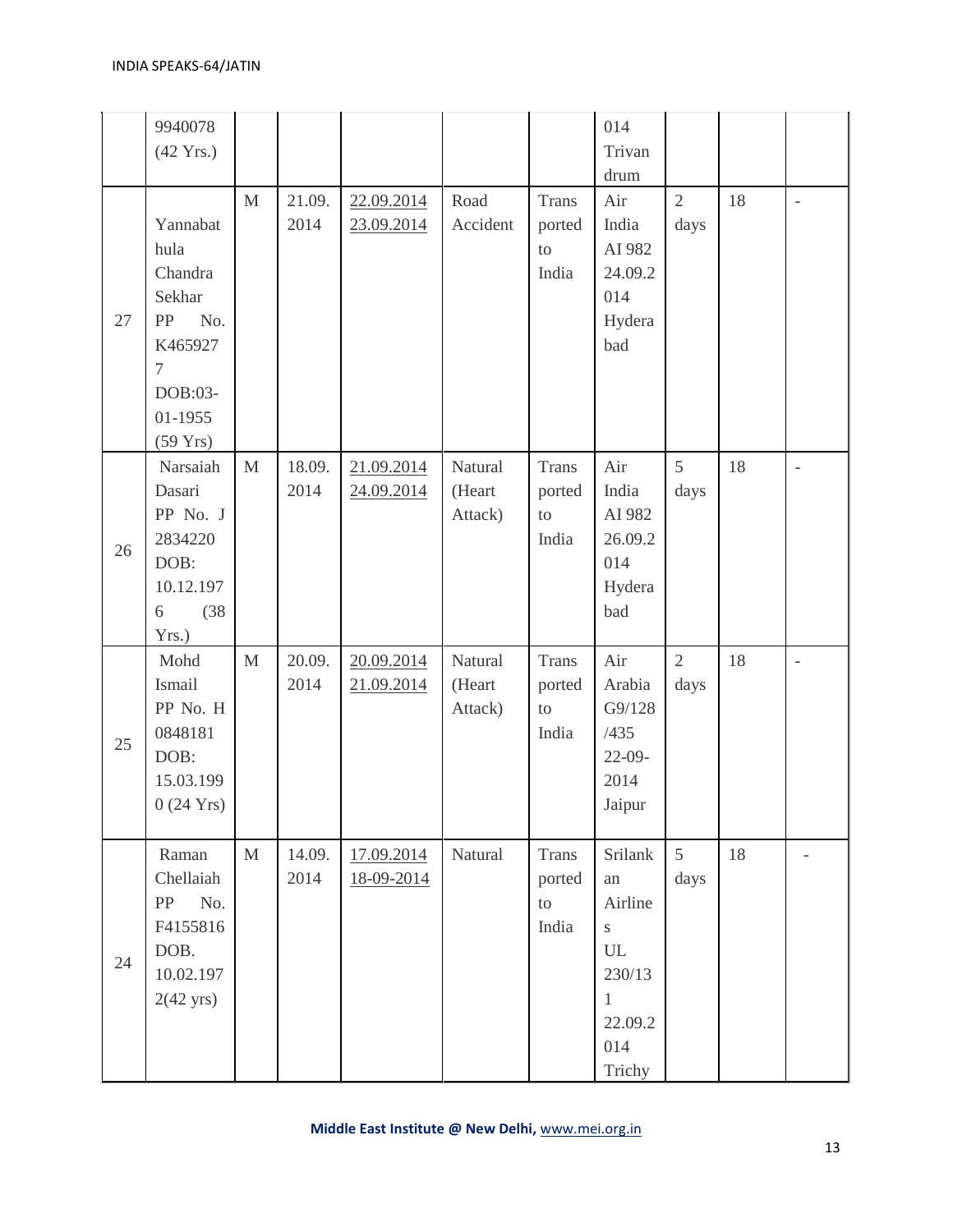| 23 | Sathian<br>Alangattu<br>Appunny<br>${\rm PP}$<br>No.<br>J2021476<br>DOB: 10-<br>$03 -$<br>1970(44<br>yrs)    | $\mathbf M$  | $14-$<br>$09-$<br>2014   | 15-09-2014<br>16-09-2014 | Natural<br>(Heart<br>Attack) | <b>Trans</b><br>ported<br>${\rm to}$<br>India | Air<br>India<br>IX 394<br>18-09-<br>2014<br>Calicut                                              | $\mathfrak{Z}$<br>days     | 18 |                          |
|----|--------------------------------------------------------------------------------------------------------------|--------------|--------------------------|--------------------------|------------------------------|-----------------------------------------------|--------------------------------------------------------------------------------------------------|----------------------------|----|--------------------------|
| 22 | Koteswar<br>aiah<br>Thirupath<br>i<br>${\rm PP}$<br>No.<br>L1433652<br>DOB: 04-<br>$05 -$<br>1988(36<br>yrs) | $\mathbf{M}$ | $12 -$<br>$09 -$<br>2014 | 15-09-2014<br>16-09-2014 | Under<br>Investigat<br>ion   | <b>Trans</b><br>ported<br>to<br>India         | Emirat<br>es<br>Airline<br>S<br><b>EK856</b><br>/546<br>19-09-<br>2014<br>Chenna<br>$\mathbf{i}$ | $\overline{4}$<br>days     | 20 | $\frac{1}{2}$            |
| 21 | Theodore<br>Alexande<br>r Wolf<br>No.<br>PP<br>Z1907456<br>DOB:<br>15/06/194<br>4 (70 yrs)                   | $\mathbf M$  | $13 -$<br>$09-$<br>2014  | 14-09-2014<br>21.09.2014 | Natural                      | Local<br><b>Burial</b>                        | <b>Buried</b><br>in<br>Kuwait<br>on<br>14-09-<br>2014                                            | Sam<br>$\mathsf{e}$<br>day | 22 | $\overline{\phantom{0}}$ |
| 20 | Lakshmi<br>Kamuju<br>PP<br>No.<br>J2939460<br>DOB:<br>11/03/197<br>$5(39 \text{ yrs})$                       | $\mathbf F$  | $13-$<br>$08 -$<br>2014  | 14-09-2014<br>15-09-2014 | Suicide                      | <b>Trans</b><br>ported<br>to<br>India         | Air<br>India<br>AI 982<br>19-09-<br>2014<br>Hydera<br>bad                                        | 5<br>days                  | 20 |                          |
| 19 | Bakir<br>Mohamm<br>ed Nakur<br>Bigi<br>PP<br>No.                                                             | $\mathbf{M}$ | $13-$<br>$09 -$<br>2014  | 13-09-2014<br>14-09-2014 | Natural                      | Local<br>burial                               | <b>Buried</b><br>in<br>Kuwait<br>on<br>$15-09-$                                                  | $\overline{2}$<br>days     | 17 | $\overline{\phantom{a}}$ |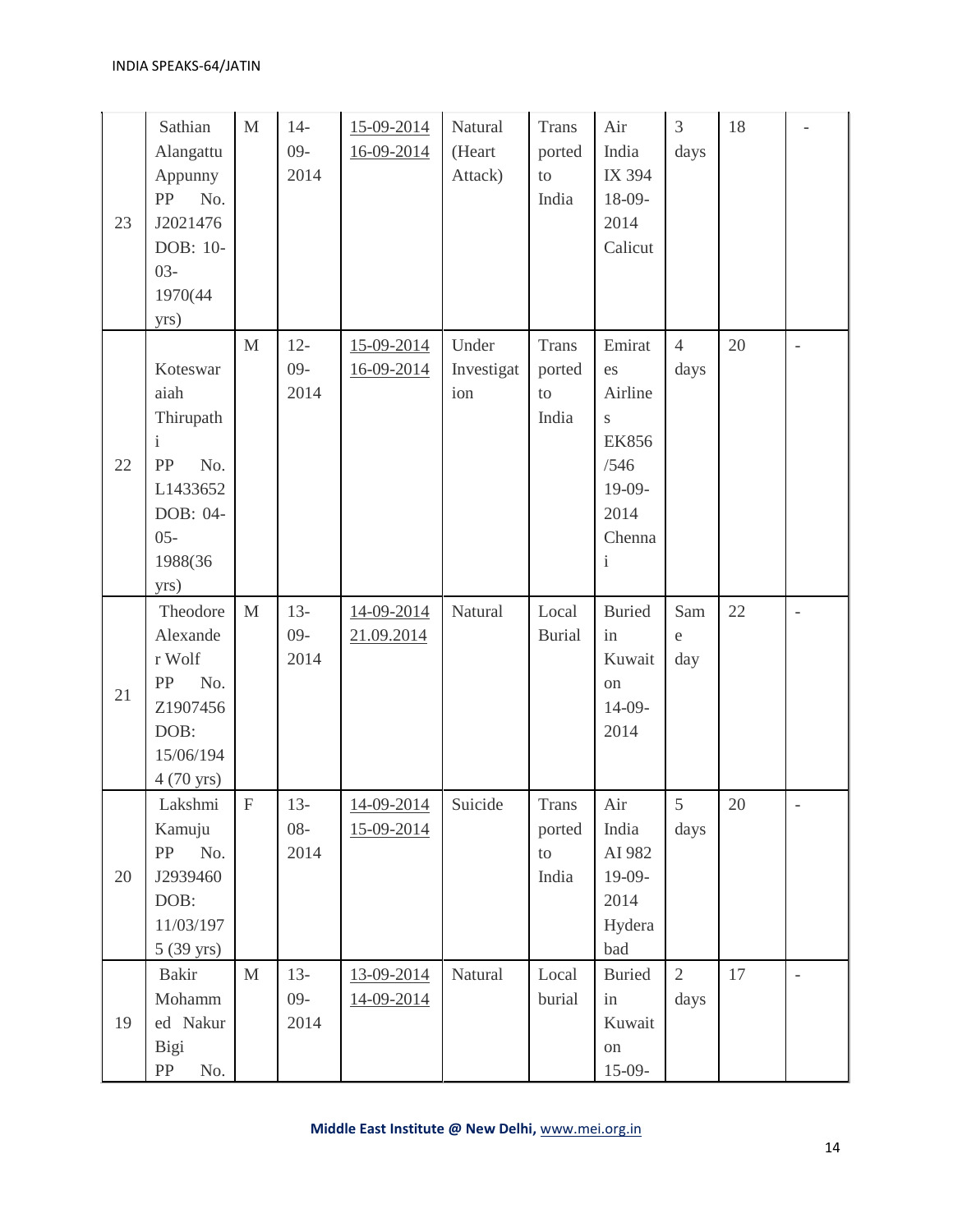|    | H058961<br>5<br>DOB: 03-<br>$08 -$<br>1960(54<br>yrs)                                                         |              |                          |                          |                              |                                       | 2014                                                                                               |                                                            |        |                                                                                                      |
|----|---------------------------------------------------------------------------------------------------------------|--------------|--------------------------|--------------------------|------------------------------|---------------------------------------|----------------------------------------------------------------------------------------------------|------------------------------------------------------------|--------|------------------------------------------------------------------------------------------------------|
| 18 | Hari<br>Singh<br>Shekhawa<br>t<br>PP No. G<br>7938281<br>DOB: 05-<br>$12 -$<br>1970(44<br>yrs)                | $\mathbf{M}$ | $12 -$<br>$09 -$<br>2014 | 12-09-2014<br>14-09-2014 | Natural<br>(Heart<br>attack) | <b>Trans</b><br>ported<br>to<br>India | Oman<br>Air<br><b>WY64</b><br>8/273<br>$15-09-$<br>2014<br>Jaipur                                  | $\overline{3}$<br>days                                     | 20     | $\frac{1}{2}$                                                                                        |
| 17 | Agnelo<br>Pedro<br><b>Borges</b><br>$(PP \tNo.$<br>H846942<br>7<br>DOB: 19-<br>11-1968)<br>$(46 \text{ yrs})$ | $\mathbf M$  | $21 -$<br>$06 -$<br>2014 | 10-09-2014<br>16-09-2014 | Road<br>Accident             | <b>Trans</b><br>ported<br>to<br>India | Air<br>India<br>AI 976<br>$21-09-$<br>2014<br>Goa                                                  | 11<br>days                                                 | 18     | It was<br>due to<br>time<br>taking<br>by<br>comp<br>any in<br>compl<br>eting<br>the<br>proce<br>dure |
| 16 | Madhavar<br>ao<br>Geddada<br>PP No. L<br>8509665<br>DOB:<br>08/05/198<br>$7(27 \text{ yrs})$                  | M            | $09 -$<br>$09-$<br>2014  | 10-09-2014               | Natural<br>(Heart<br>attack) | Trans<br>ported<br>to<br>India        | Emirat<br>es<br>Airway<br>$\mathbf S$<br><b>EK860</b><br>/526<br>$21-09-$<br>2014<br>Hydera<br>bad | 11<br>days<br>(It)<br>was<br>pend<br>ing<br>with<br>$\cos$ | $20\,$ | Spons<br><b>or</b><br>took<br>time<br>the<br>proce<br>dure<br>and<br>airwa<br>y bill                 |
| 15 | Mohamed                                                                                                       | $\mathbf{M}$ | $07 -$<br>$09 -$         | 08-09-2014<br>08-09-2014 | Natural<br>(Heart            | Trans<br>ported                       | Emirat<br>es                                                                                       | $\mathbf{1}$<br>day                                        | 18     | $\overline{\phantom{a}}$                                                                             |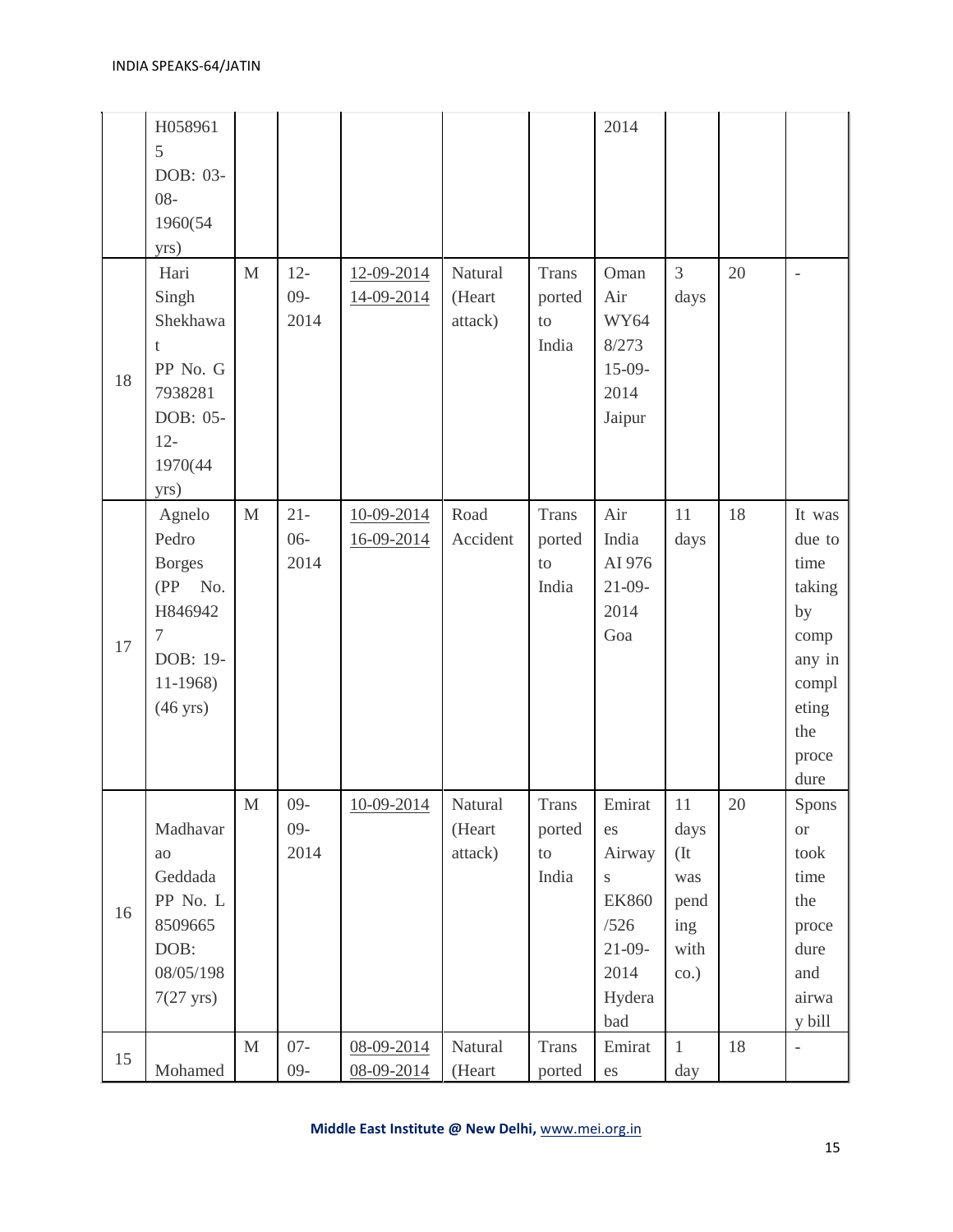|    | Hussain<br>Dawood<br>Ali<br>PP No. L<br>4537759<br>DOB:<br>$17-07-$<br>1974(40<br>yrs)                           |              | 2014                    |                                      | attack)                      | $\mathop{\mathrm{to}}$<br>India            | Airway<br>S<br><b>EK860</b><br>/544<br>$09-09-$<br>2014<br>Chenna<br>$\rm i$                   |                        |    |                          |
|----|------------------------------------------------------------------------------------------------------------------|--------------|-------------------------|--------------------------------------|------------------------------|--------------------------------------------|------------------------------------------------------------------------------------------------|------------------------|----|--------------------------|
| 14 | Sanjay<br>Talla<br>No.<br>PP<br>G991327<br>3<br>DOB: 01-<br>$01 -$<br>1970(44<br>yrs)                            | $\mathbf M$  | $04 -$<br>$09-$<br>2014 | 07-09-2014<br>09-09-2014             | Natural<br>(Heart<br>attack) | <b>Trans</b><br>ported<br>to<br>India      | Emirat<br>es<br>Airway<br>S<br>$\mbox{EK}$<br>860/52<br>6<br>$10-09-$<br>2014<br>Hydera<br>bad | $\overline{3}$<br>days | 18 | $\overline{\phantom{0}}$ |
| 13 | Shabbir<br>Shaik<br>No.<br>PP<br>J3968951<br>DOB: 19-<br>$09 -$<br>1979(35<br>yrs)                               | $\mathbf M$  | $18-$<br>$07 -$<br>2014 | 27-08-2014<br>$07 - 09 - 2014$       | Suicide                      | Local<br>burial                            | <b>Buried</b><br>in<br>Kuwait<br>on<br>$07-09-$<br>2014                                        | 10<br>days             | 20 | $\overline{a}$           |
| 12 | Venkates<br>wara Rao<br>Gubbala<br>No.<br>PP<br>H184196<br>$\mathbf{1}$<br>DOB: 12-<br>$04 -$<br>1979(35<br>yrs) | M            | $07 -$<br>$09-$<br>2014 | $07 - 09 - 2014$<br>$08 - 09 - 2014$ | Worksite<br>Accident         | Trans<br>ported<br>$\mathfrak{t}$<br>India | Air<br>India<br>AI 982<br>$10-09-$<br>2014<br>Hydera<br>bad                                    | $\mathfrak{Z}$<br>days | 20 |                          |
| 11 | Ram Lal                                                                                                          | $\mathbf{M}$ | $06 -$                  | $07 - 09 - 2014$                     | Natural                      | Trans                                      | Qatar                                                                                          | 2                      | 17 |                          |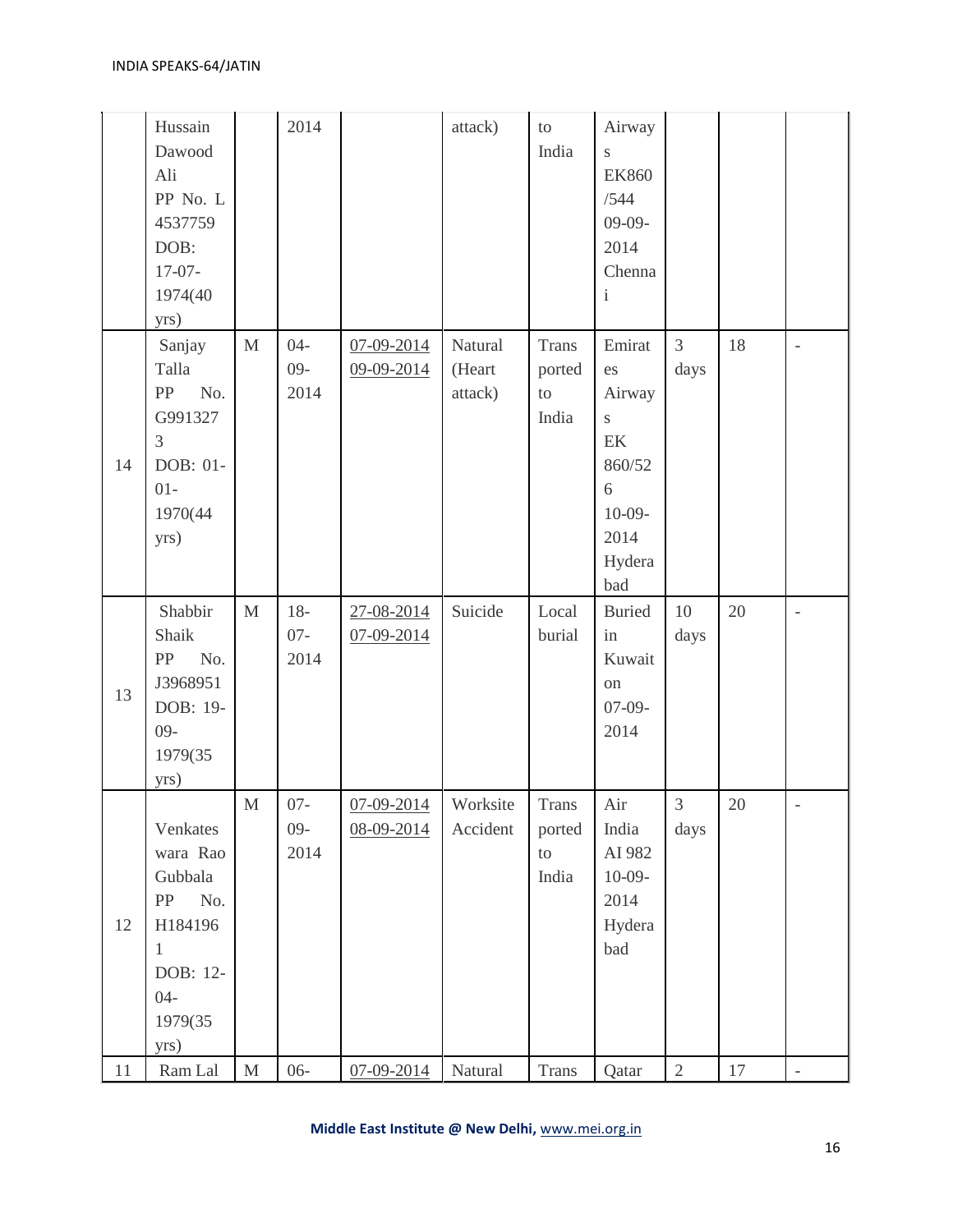|    | No.<br>PP<br>F0508273<br>DOB: 10-<br>$03 -$<br>1959(55<br>yrs)                                                                     |              | $09 -$<br>204            | 07-09-2014                     | (Sickness<br>$\mathcal{E}$   | ported<br>to<br>India                                     | Airway<br>$\mathbf S$<br>QR107<br>3/534<br>$09-09-$<br>2014<br>Ahmad<br>abad           | days                   |    |                          |
|----|------------------------------------------------------------------------------------------------------------------------------------|--------------|--------------------------|--------------------------------|------------------------------|-----------------------------------------------------------|----------------------------------------------------------------------------------------|------------------------|----|--------------------------|
| 10 | Kuri<br>Chand<br>Patel<br>No.<br>${\rm PP}$<br>H011533<br>$\overline{4}$<br>DOB: 15-<br>$02 -$<br>1961(53<br>yrs)                  | $\mathbf{M}$ | $06 -$<br>$09-$<br>2014  | $06 - 09 - 2014$<br>07-09-2014 | Natural<br>(Heart<br>attack) | <b>Trans</b><br>ported<br>$\rm{to}$<br>India              | Air<br>India<br>AI 982<br>$08-09-$<br>2014<br>Ahmad<br>abad                            | $\overline{2}$<br>days | 20 | $\overline{\phantom{a}}$ |
| 9  | Cheryleth<br>uthekketh<br>i<br>Neelakant<br>an<br>Raveendr<br>an<br>No.<br>PP<br>F9268974<br>DOB: 25-<br>$05 -$<br>1975(29<br>yrs) | $\mathbf{M}$ | $04 -$<br>$09 -$<br>2014 | 05-09-2014<br>09-09-2014       | Natural<br>(Heart<br>attack) | <b>Trans</b><br>ported<br>$\mathop{\mathrm{to}}$<br>India | Qatar<br>Airway<br>$\mathbf S$<br>QR107<br>3/506<br>$10-09-$<br>2014<br>Trivan<br>drum | 5<br>days              | 18 | $\qquad \qquad -$        |
| 8  | Akhilesh<br>Vaishnav<br>No.<br>PP<br>G292515<br>6<br>DOB: 09-<br>$10-$<br>1976(40                                                  | $\mathbf M$  | $04 -$<br>$09 -$<br>2014 | 05-09-2014<br>05-09-2014       | Natural<br>(Heart<br>attack) | <b>Trans</b><br>ported<br>$\rm{to}$<br>India              | Air<br>Arabia<br>G9128/<br>9483<br>$06-09-$<br>2014<br>Ahmad<br>abad                   | $\mathbf{1}$<br>day    | 20 |                          |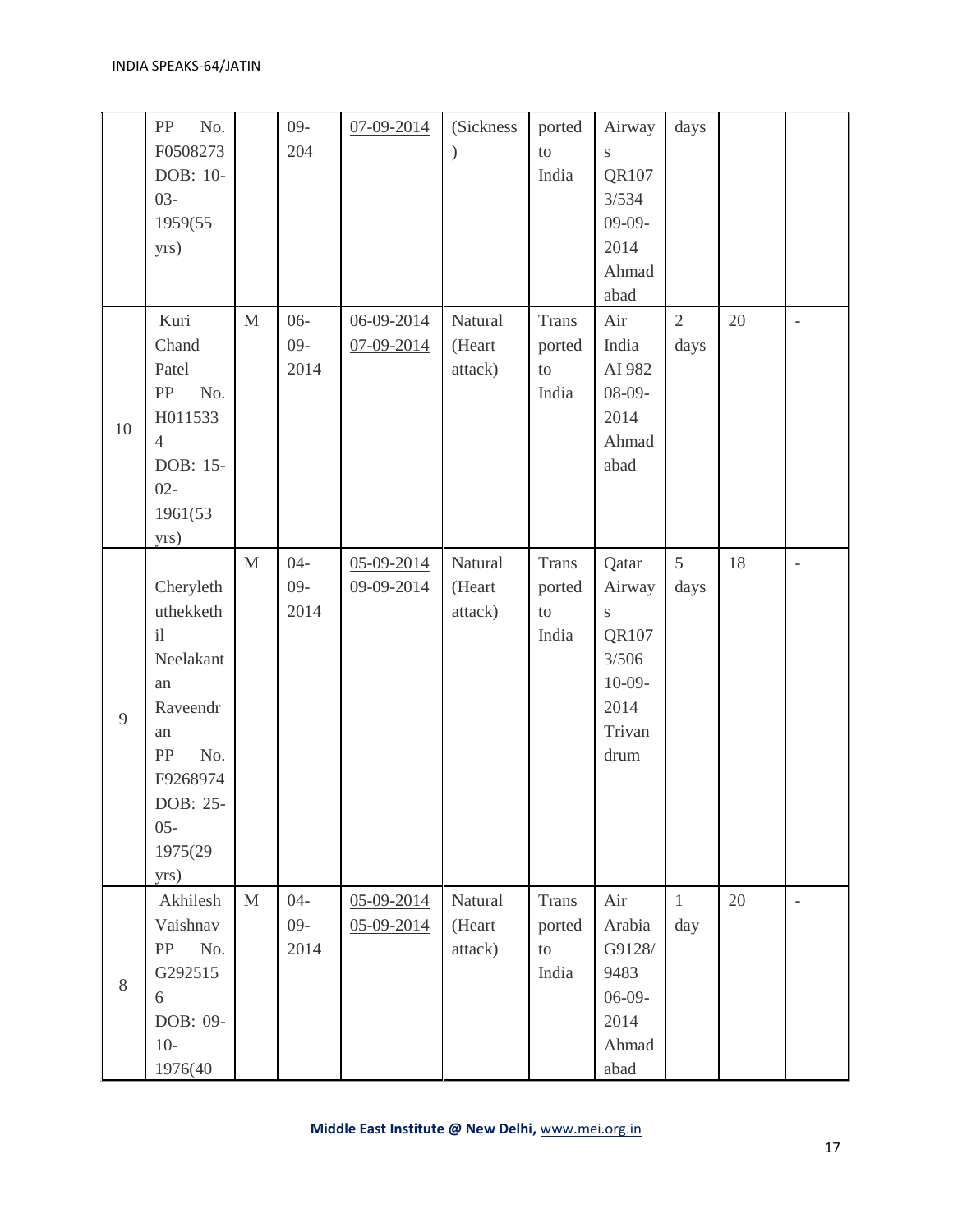|                | yrs                                                                                                                           |              |                          |                                |                                       |                                       |                                                                  |                        |        |                          |
|----------------|-------------------------------------------------------------------------------------------------------------------------------|--------------|--------------------------|--------------------------------|---------------------------------------|---------------------------------------|------------------------------------------------------------------|------------------------|--------|--------------------------|
| $\tau$         | Silvestre<br>Francisco<br>Pacheco<br>${\rm PP}$<br>No.<br>J0365127<br>DOB: 15-<br>$05 -$<br>1971(43<br>yrs)                   | $\mathbf{M}$ | $04 -$<br>$09-$<br>2014  | 04-09-2014<br>08-09-2014       | Natural                               | <b>Trans</b><br>ported<br>to<br>India | Air<br>India<br>AI 976<br>$09-09-$<br>2014<br>Goa                | 5<br>days              | 20     | $\overline{\phantom{0}}$ |
| 6              | Parvathy<br>Thathama<br>ngalam<br>Ramaiyar<br>No.<br>PP<br>G181451<br>$\overline{4}$<br>DOB: 21-<br>$03 -$<br>1922(96<br>yrs) | $\mathbf F$  | $03 -$<br>$09-$<br>2014  | 04-09-2014<br>04-09-2014       | Natural                               | <b>Trans</b><br>ported<br>to<br>India | Kuwait<br>Airway<br>S<br>KU<br>351<br>$07-09-$<br>2014<br>Cochin | $\mathfrak{Z}$<br>days | 22     | $\overline{a}$           |
| 5              | Charles<br>Peter<br>Gomes<br>$(PP \tNo.$<br>6634599<br>DOB: 27-<br>$04-1934)$<br>$(80 \text{ yrs})$                           | $\mathbf{M}$ | $01 -$<br>$09-$<br>2014  | 03-09-2014<br>07-09-2014       | Natural<br>(Sickness<br>$\mathcal{E}$ | Local<br>burial                       | <b>Buried</b><br>in<br>Kuwait<br>on<br>$03-09-$<br>2014          | Sam<br>e<br>day        | 22     | $\overline{a}$           |
| $\overline{4}$ | Abdul<br>Rawoof<br>Gangawal<br>$\mathbf{i}$<br>No.<br>PP<br>K365226<br>$\boldsymbol{7}$<br>DOB: 09-<br>11-1970(<br>44 yrs)    | $\mathbf{M}$ | $31 -$<br>$08 -$<br>2014 | $01 - 09 - 2014$<br>04-09-2014 | Natural                               | Local<br>burial                       | <b>Buried</b><br>in<br>Kuwait<br>on<br>$01-09-$<br>2014          |                        | 18     | $\overline{\phantom{m}}$ |
| 3              |                                                                                                                               | $\mathbf M$  | $31 -$                   | $01 - 09 - 2014$               | Natural                               | Trans                                 | Kuwait                                                           | $\overline{4}$         | $18\,$ | $\overline{\phantom{a}}$ |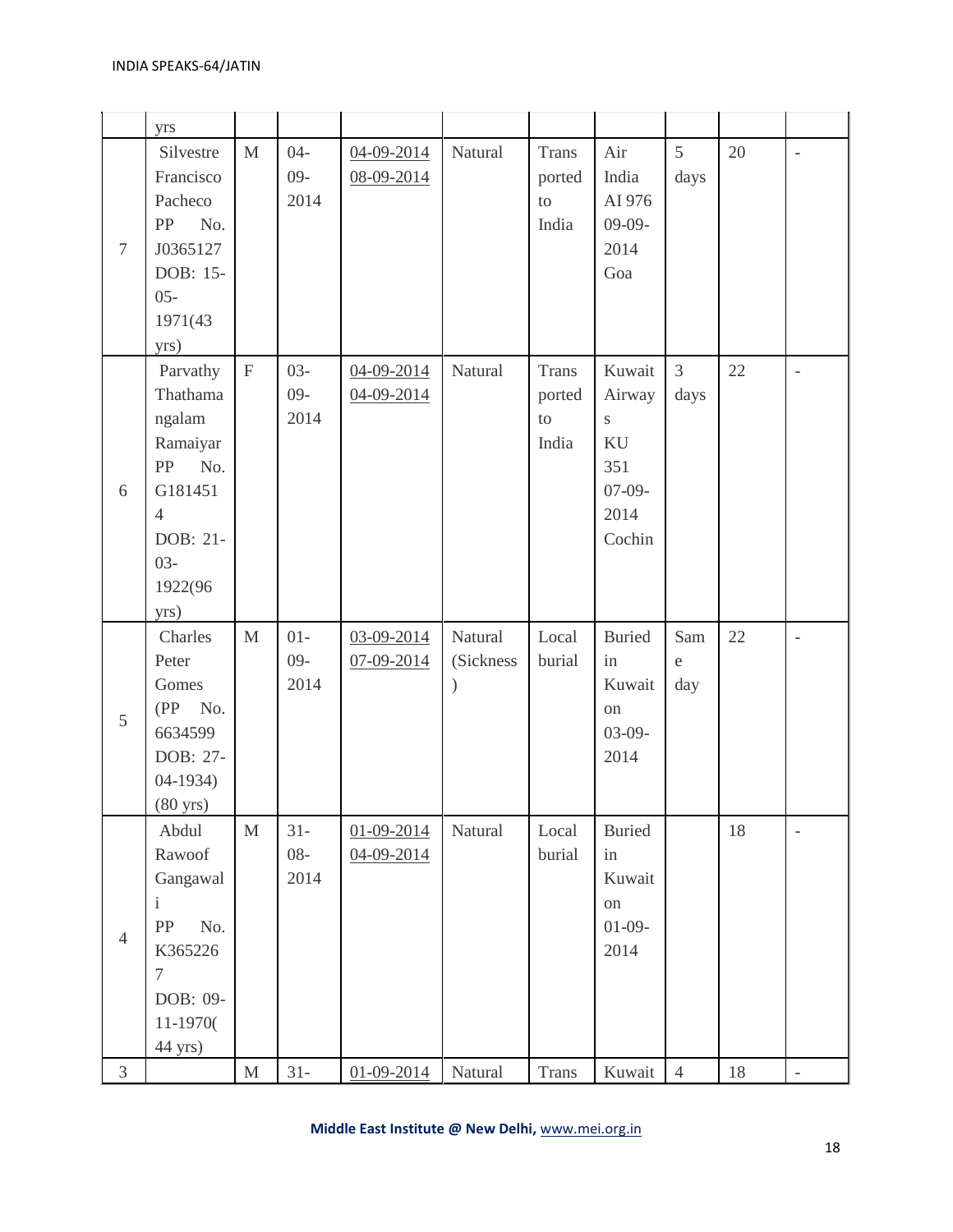|                | Mohamm<br>ed<br>Zakaria<br>Siddique<br>${\rm PP}$<br>No.<br>K209189<br>$\overline{3}$<br>DOB: 01-<br>$07 -$<br>1978(36<br>yrs) |             | $08 -$<br>2014           | 02-09-2014                           |                              | ported<br>to<br>India                 | Airway<br>S<br><b>KU381</b><br>AI406<br>$04-09-$<br>2014<br>Varana<br>si | days                   |    |                          |
|----------------|--------------------------------------------------------------------------------------------------------------------------------|-------------|--------------------------|--------------------------------------|------------------------------|---------------------------------------|--------------------------------------------------------------------------|------------------------|----|--------------------------|
| $\overline{2}$ | Siva<br>Ramaiah<br>Putha<br>${\rm PP}$<br>No.<br>H269640<br>5<br>DOB: 10-<br>$05 -$<br>1957(57<br>yrs)                         | $\mathbf M$ | $31 -$<br>$08 -$<br>2014 | $01 - 09 - 2014$<br>$02 - 09 - 2014$ | Natural<br>(Heart<br>attack) | <b>Trans</b><br>ported<br>to<br>India | Air<br>India<br>AI 976<br>$04-09-$<br>2014<br>Chenna<br>$\mathbf{i}$     | $\overline{4}$<br>days | 20 | $\overline{\phantom{a}}$ |
| $\mathbf{1}$   | Saiduppa<br>Mohamm<br>ed<br>No.<br>PP<br>F7534094<br>DOB: 12-<br>07-1973<br>$(41 \text{ yrs})$                                 | $\mathbf M$ | $31 -$<br>$08 -$<br>2014 | 01-09-2014<br>$02 - 09 - 2014$       | Natural                      | <b>Trans</b><br>ported<br>to<br>India | Air<br>India<br>IX394<br>$04-09-$<br>2014<br>Calicut                     | $\overline{4}$<br>days | 20 | $\overline{a}$           |

*Source: Embassy of India, Kuwait,<http://indembkwt.org/Pages/MortalRemains-Sept.aspx>*

**10. Indian Ambassador discussed community issues with Farwaniya Governor, Kuwait, 20 October 2014**

Ambassador Sunil Jain accompanied by a few prominent members of the Indian community residing in Farwaniya region called on H.E. Sheikh Faisal Al-Hamoud, Governor of Farwaniya Governorate on Wednesday, 15 October 2014 to apprise about difficulties being faced by the member of the Indian community residing in the region.

During the meeting, the Governor warmly recalled the historically close and friendly ties between India and Kuwait. He stated that the Indians in Kuwait make the largest expatriate community and deserves respect and appreciation. He added that he is personally aware of the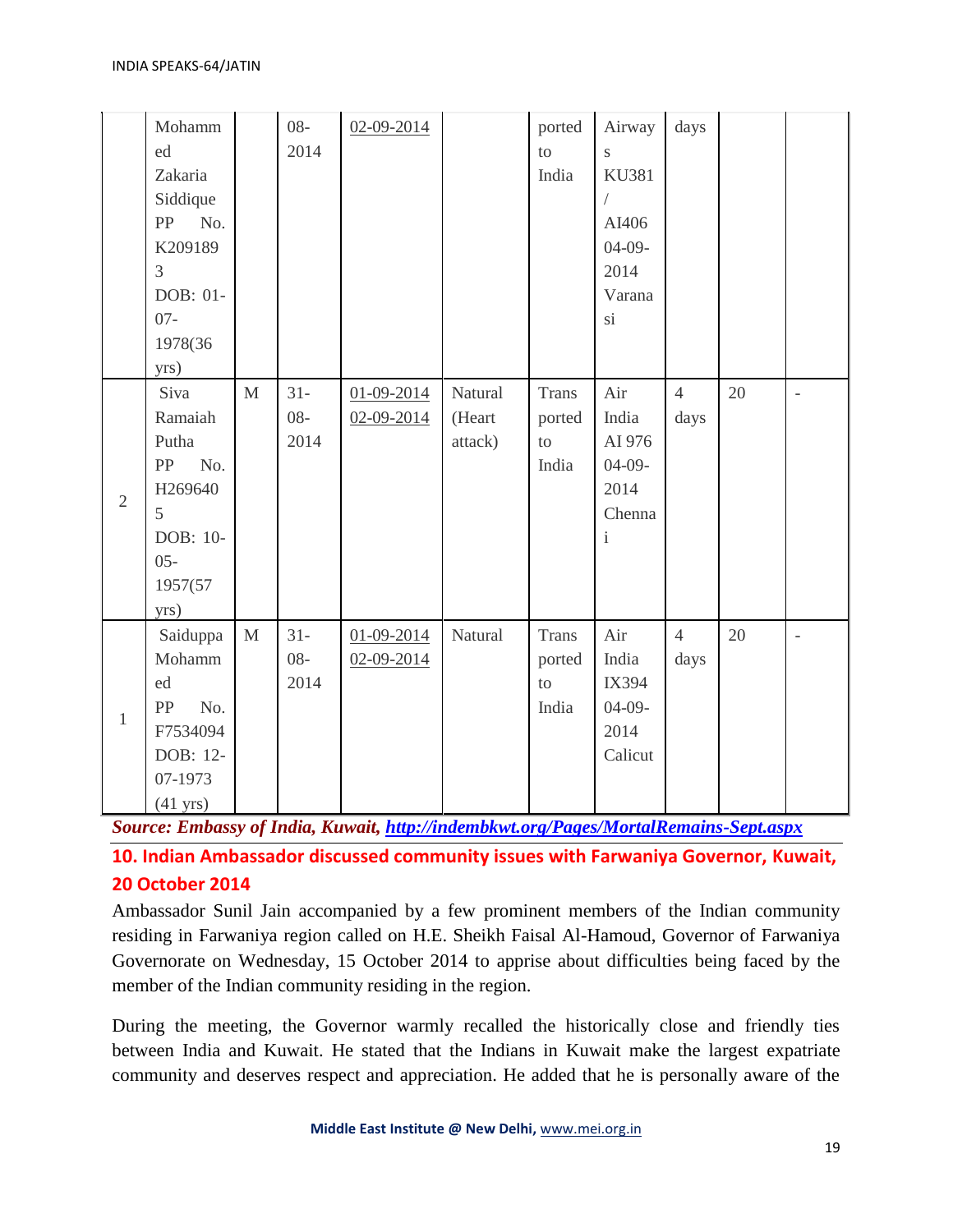problems of the Indian community residing in his Governorate and that he will work towards resolving those issues. He affirmed that the safety, security and the welfare of the citizens/residents in the Governorate are his top priority.

*Source: Embassy of India, Kuwait,<http://www.indembkwt.org/DispNews.aspx?ID=637>*

# **11. Average life expectancy of Indian nationals who died in Kuwait, Kuwait, 21 October 2014**

Average life expectancy of Indian nationals who died in Kuwait, was found to be barely at 44.4 years — 41.6 years in domestic sector and 45.1 years in private sector. Gender-wise, in males average age at death was found to be 44 years, as against 46.7 years for females. The lowest life expectancy of 40.7 years was found among Indian domestic males. A slightly higher life expectancy of 48.5 years was found in dependent females. The average life expectancy seems to be rather low among Indians in Kuwait (as against life expectancy in India of 67 years for a male and 70 years for a female). Some causes for deaths at a considerably lower age among Indians in Kuwait are as below:

#### **a). Heart attacks**

This is the most worrying cause of Indian deaths in Kuwait. There were 177 out of a total 416 deaths or about 42.5 percent. Heart attacks seem to be higher in males in the private sector vis-àvis the domestic sector. The rate of heart attack among females is only one third that of males. Heart attack is often attributed to smoking, sedentary lifestyle, hypertension, diabetes, obesity, eating of fatty foods, sleep or rest deprivation, highly stressed working environment and lack of timely access to medical attention etc.

#### **b). Natural causes**

Deaths due to natural causes are approximately one third of total Indian deaths. Out of total of 130 natural deaths during the period, 103 are in the age group of 26-65 years. Natural causes include various types of illnesses (excluding heart attacks) such as cancer/other life-threatening diseases, resulting in death of Indians in Kuwait.

#### **c). Traffic Accidents**

This is also an area of serious concern as there were 40 deaths due to road accidents.

#### **d) Suicides**

Suicides among Indians are a cause of concern. Out of 23 suicide cases reported during the period, 14 suicides are from domestic sector and 9 from private sector. Out of these 14 suicides in domestic sector, 11 were in the age group of 26-45 years, pointing to the possibility that the younger population may be more prone to suicides. Some of the reasons for suicides attributed are high degree of work stress, financial indebtness and living away from home.

#### **e). Other causes of death**

There were 13 deaths due to murders and worksite accidents.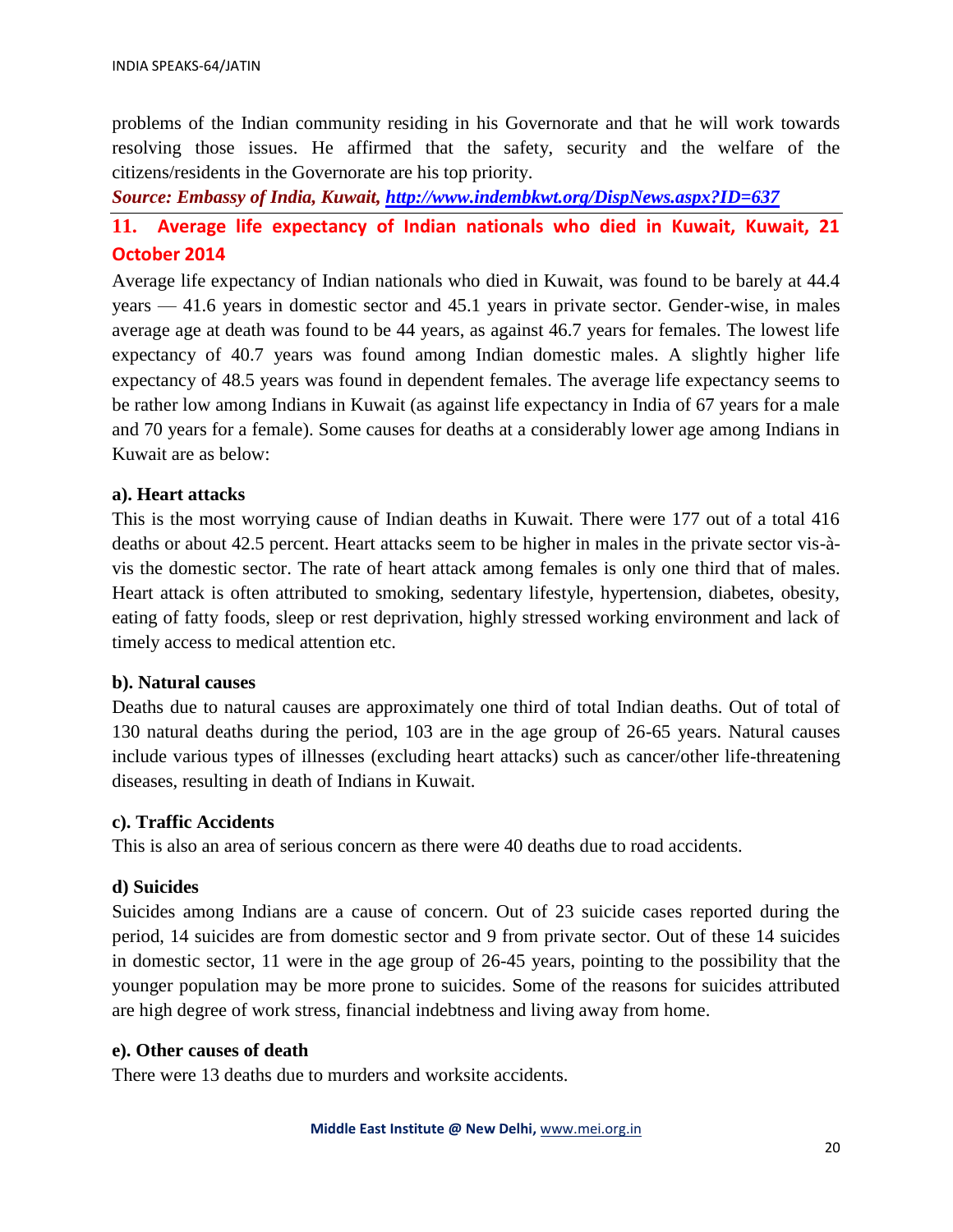### **f). Conclusion**

High deaths among Indian nationals in Kuwait are predominantly due to lifestyle problems and harsh working conditions, high degree of physical & mental stresses and lack of medical awareness. In view of high incidence of fatal heart attacks among Indians as well as suicides, traffic accidents and illnesses etc., the Indian Doctors' Forum, Kuwait is bringing out a Guide for the benefit of Indians in Kuwait. IDF, Kuwait and other Indian Associations in Kuwait will continue to organize free medical camps for the benefit of Indian community.

*Source: Embassy of India, Kuwait,<http://www.indembkwt.org/DispNews.aspx?ID=639>*

**12. "Incredible India tourism- Know India Seminar in Kuwait", Kuwait, 30 October 2014**

The Gulf and the Middle East region are emerging as an important tourism generating market for India. Realizing the importance of the State of Kuwait which is an important source market in the region, the India Tourism, Dubai along with Embassy of India, Kuwait organized a Know India Seminar which took place at Hotel Crowne Plaza on Wednesday, 29 October 2014.

The Know India Seminar was organized to provide a glimpse of the attractive tourism products as well as the countless cultural, spiritual and travel experiences that India offers as a tourist destination. The highlight of the Incredible India Know India Seminar would be to depict India as a multi-faceted tourist destination for Luxury, Wildlife, and Wellness / Medical tourism. India has evolved as a round the year destination and all efforts are being made to develop niche products like wellness and medical tourism; adventure and wildlife tourism; film tourism; monsoon tourism; golf, polo and sports tourism and MICE tourism, while at the same time adding value to the cultural and heritage products of the country.

The members of the Travel Industry and Media of Kuwait got an opportunity to meet members of the Indian travel industry and know more about the tourist attractions of India and also experience traditional Indian cuisine during the Seminar.

The Gulf and the Middle East has been showing a positive growth of Foreign Tourist Arrivals to India over the last 2 to 3 years with around 3, 43,113 tourist arrivals registered during 2013 showing a growth of nearly 17.9 percent over the previous year. As traffic from GCC to India is concerned, there has been a whooping increase of 33.5 percent from Saudi Arabia over the last year, followed by Sultanate of Oman by 25.1 percent and 23.6 percent increase from UAE which clearly indicates that the interest of Arab Nationals is increasing every year and preferring India as a favourite Tourist destination. The tourist traffic from Kuwait to India was over 10,000 during 2013. We expect more tourists from Kuwait to India during the current year, as the awareness about India is growing every year

The Know India Seminar in Kuwait is a part of the three events being organized in the Region i.e., Muscat, Doha & Kuwait to promote the India Tourism products in these important markets.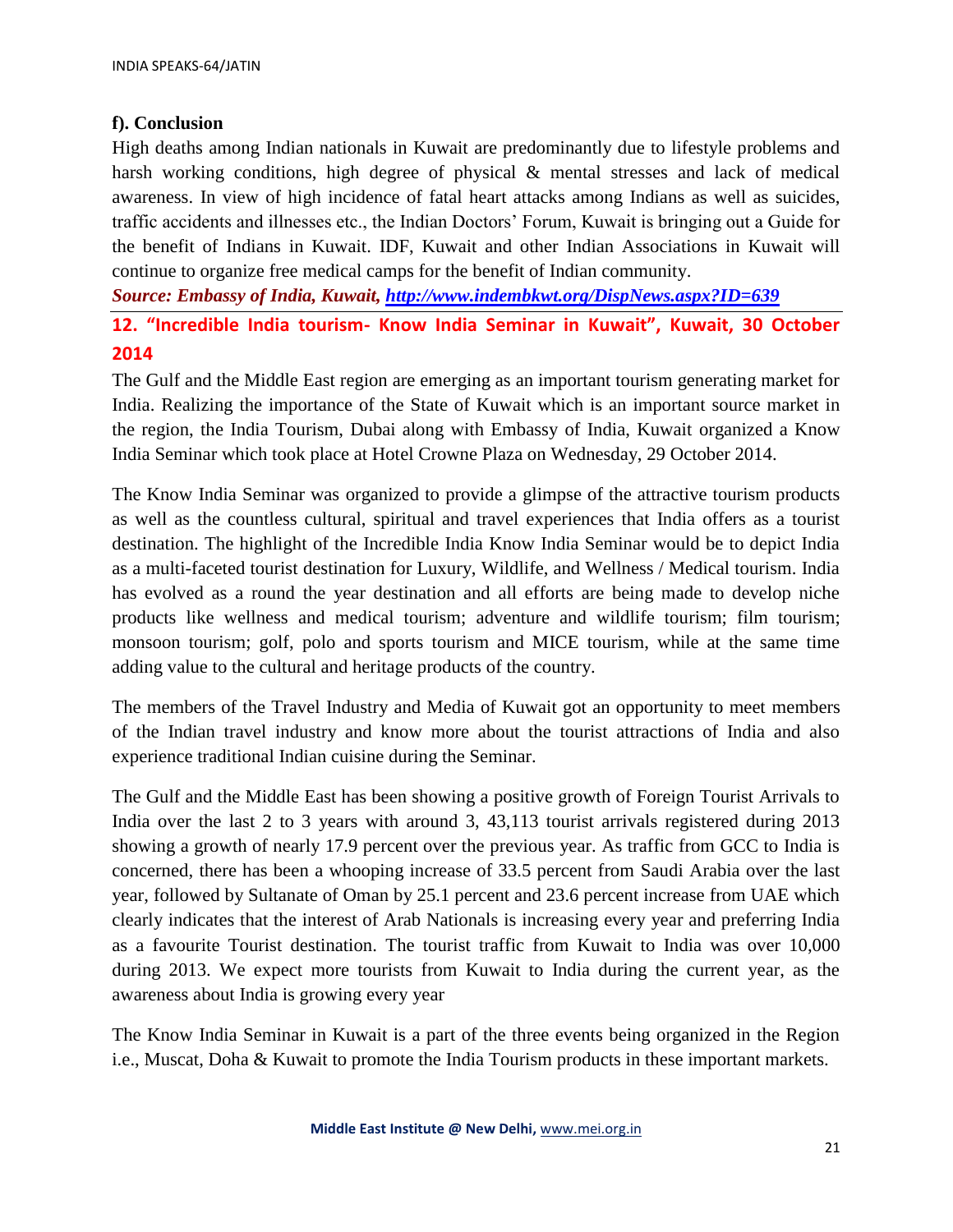Foreign tourist arrivals into India have witnessed a steady increase over the years, touching 7 million in 2013, with an annual growth rate of 5.9 percent; India Tourism has launched a new International Campaign 'Find What You Seek'. This campaign indicates a paradigm shift with the focus now being on the consumers. The campaign highlights that tourists from the world over can find the destination or product of their desire in India, be it heritage sites, forts, beaches, backwaters, lakes, mountains, adventure, wildlife, culture, festivals, medical, wellness, MICE, religion or shopping. India offers something for everyone and is truly an incredible destination with a range of products as found nowhere else. The new campaign will help in further promoting India as a multi-faceted all - year tourist destination.

#### **Medical & Wellness tourism**

India has emerged as a Destination for Medical / Wellness Travel in GCC countries. The percentage of Foreign Tourist Arrivals visiting India for Medical Treatment has been increasing over the years and growing rapidly since the year 2000. India is poised to become a hub for medical tourism because of several factors viz. world class hospitals with latest technology; highly skilled Indian physicians and surgeons; low cost of treatment; excellent quality of care and nursing; comparatively less waiting time for availing of medical services; India's traditional healthcare therapies like Ayurveda & Yoga combined with allopathic treatment providing a holistic wellness destination.

India is also popular for Wellness Tourism with the ancient practice of healing, yoga and Ayurveda which has been known for more than 5,000 years and now it is time for the world to experience it. Wellness tourism involves rejuvenation of the body, mind, and soul and India has its own edge because it has world-class infrastructure and comfort levels that people of Kuwait share with India.

Kuwait is also a major contributor to India's Medical & Wellness tourism as India is a short haul destination and also due to the confidence bestowed in the Indian Medical Facilities / infrastructure makes it an attractive medical destination for the Kuwaiti people.

India has taken many steps to liberalize the visa regime:

*Source: Embassy of India, Kuwait,<http://www.indembkwt.org/DispNews.aspx?ID=645>*

# c. LEBANON

### **13. Sonam Kalra and the Sufi Gospel Project, Beirut, 4 October 2014**

Sonam Kalra and the Sufi Gospel Project became the first group to visit Beirut under the Cultural Exchange Agreement between India and Lebanon. The visit was sponsored by the Indian Council for Cultural Relations (ICCR) and the Lebanese Ministry of Culture provided local hospitality. The group performed on 2 October at the UNESCO Palace in Beirut in the presence of Mohammad Machnouq, Minister of Environment, other dignitaries, and an audience of around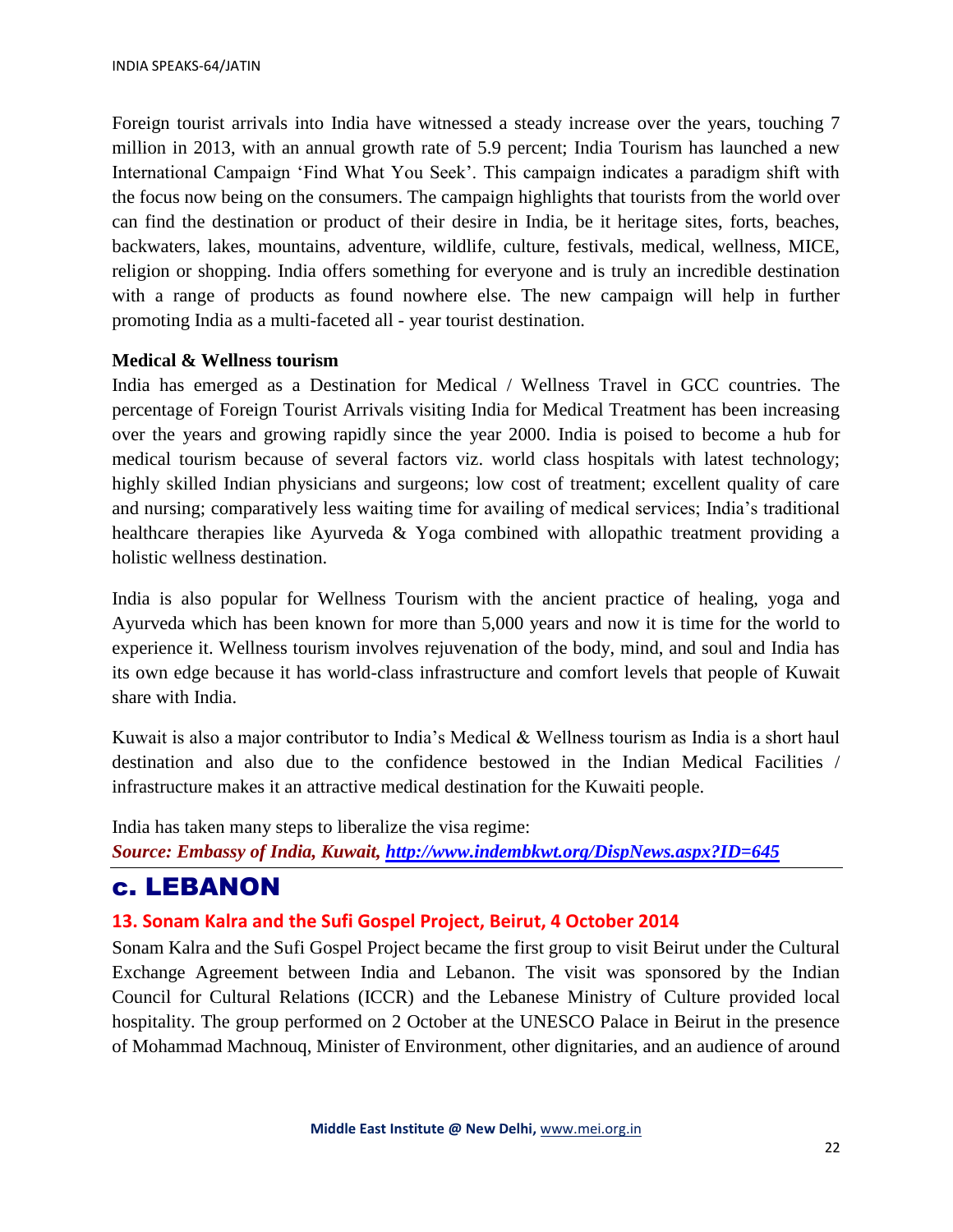800 people. On the 3 October, the group performed in Batrouniyat, Batroun where Foreign Minister Gebran Bassil was the chief guest in front of an audience of around 300 people.

The message of the Sufi Gospel Project, underlining the unity among religions, and presenting religious harmonies from various cultures in one voice – the voice of faith – was imminently suitable to mark Mahatma Gandhi's 145th birth anniversary, and had a stunning impact on the audience.

Other collaborators who helped the Embassy present these events were Association for Development of Lebanese Indian Relations (ADLIR), Lions International, American University of Beirut Alumni Association and Rotary Club. The events also received sponsorship from Dar al-Handasah, Batrouniyat, Zeenni Goldsmith Jeweller and Al-Jadeed Television.

The performance at UNESCO Palace on 2 October was accompanied by an exhibition of saris from seven states of India, also sponsored by Indian Council for Cultural Relations (ICCR).

See more at:<http://indianembassybeirut.org/notice/display/36#sthash.qh2AnoeB.dpuf> *Source: Embassy of India, Beirut,<http://indianembassybeirut.org/notice/display/36>*

**14. Photographic Exhibition of Islamic Monuments in India, Beirut, 10 October 2014** 

The Embassy of India in collaboration with Institute of Islamic Art & Architecture in Lebanese American University organized an exhibition of photographs shot by Binoy K. Behl on "Islamic Monuments in India" from 2-10 October 2014. The inauguration of the exhibition was preceded by a lecture given by Ratish Nanda, India Projects Director, Aga Khan Historic Cities Programme, Aga Khan Trust for Culture, on the project for the restoration of Humayun's tomb. The audience, which consisted mainly of students and faculty from Lebanese Arabic University (LAU) and other Universities in Beirut, were extremely impressed by the holistic project of restoration presented by Nanda, including the creation of a socio-economic involvement focusing on empowering women, educating children and bringing life to the tomb's surroundings. - See more at:<http://indianembassybeirut.org/notice/display/37#sthash.LI8T1nlQ.dpuf>

*Source: Embassy of India, Beirut,<http://indianembassybeirut.org/notice/display/37>*

# d. QATAR

### **15. Swachh Bharat Campaign in Embassy of India, Doha, 2 October 2014**

On the occasion of the launch of Swachh Bharat Mission by Prime Minister Narendra Modi on 2 October 2014 (Gandhi Jayanti Day), a mass movement that seeks to create a clean India, an intensive cleanliness campaign was undertaken by the Embassy from 2 October 2014- 25 November 2014.

On 2 October 2014, the Ambassador administered the Swachh Bharat pledge to all Embassy officials and led them in collective cleaning of public areas of the Mission. All India based and local staff participated enthusiastically in the cleanliness campaign.

*Source: Embassy of India, Doha,*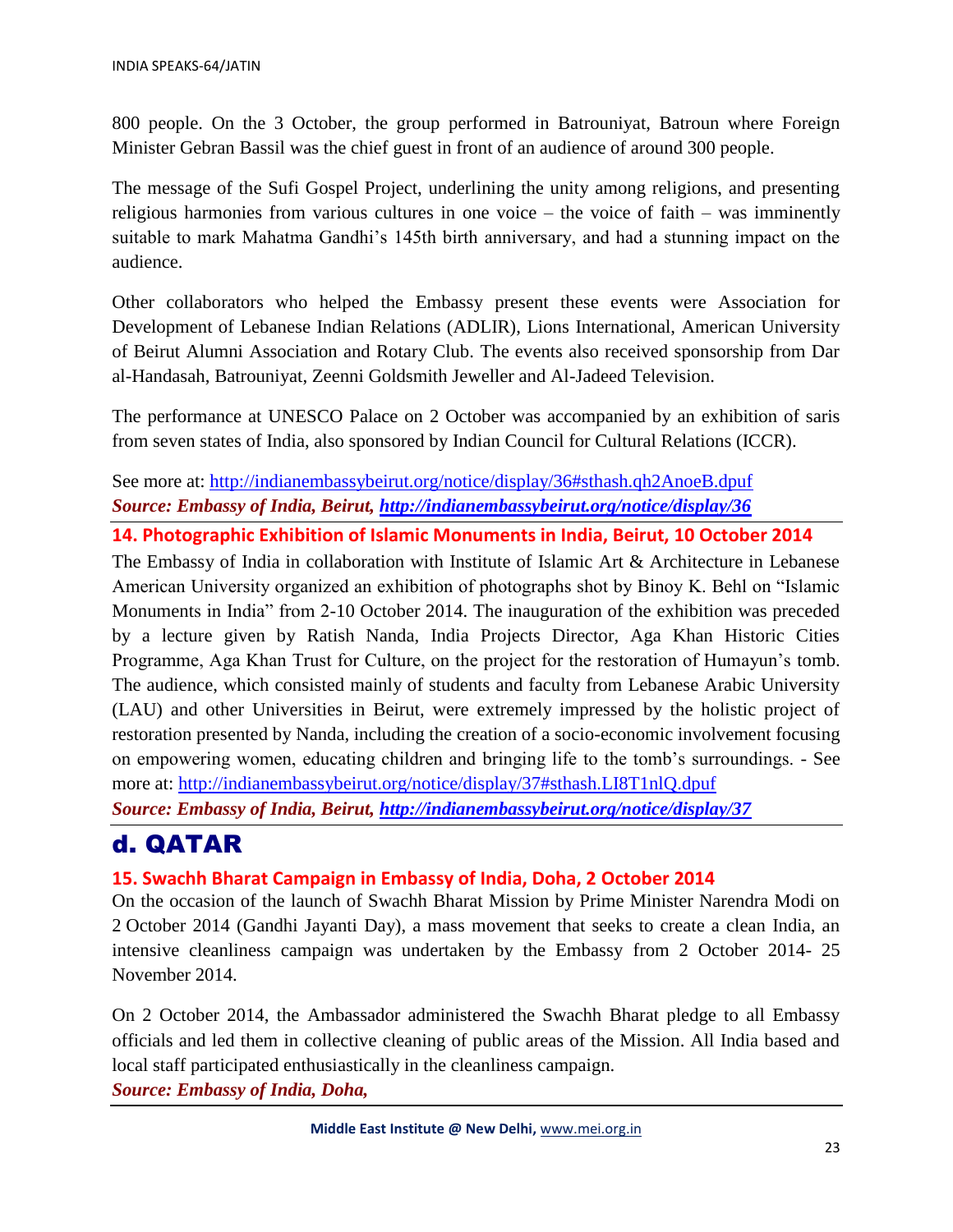#### *[http://www.indianembassyqatar.gov.in/pages/press\\_release\\_detail.php?id=84&page=1](http://www.indianembassyqatar.gov.in/pages/press_release_detail.php?id=84&page=1)*

## **16. "Incredible India Tourism- Know India Seminar in Doha, Qatar", Doha, 27 October 2014**

The Gulf and the Middle East region are emerging as an important tourism generating market for India. Realizing the importance of the State of Qatar which is an important source market in the region, the India Tourism, Dubai, in cooperation with the Embassy of India in Doha is organizing a "Know India Seminar" which would be taking place at Hotel Radisson Blu on Monday, 27 October 2014. The Seminar will be inaugurated by Sanjiv Arora, Ambassador of India to Qatar and Manas Pattanaik, Regional Director, India Tourism (Dubai). The Know India Seminar is being organized to provide a glimpse of the attractive tourism products as well as the countless cultural, spiritual and travel experiences that India offers as a tourist destination. The highlight of the Seminar would be to depict the country as a multi-faceted tourist destination for Luxury, Wildlife, and Wellness / Medical tourism. India has evolved as a round the year destination and all efforts are being made to develop niche areas like wellness and medical tourism; adventure and wildlife tourism; film tourism; monsoon tourism; golf, polo and sports tourism and MICE (Meetings, Incentives, Conferences & Events) tourism, while at the same time adding, further attraction to the unique cultural and heritage appeal of the country.

The members of the Travel Industry and Media of Qatar would be getting an opportunity to meet members of the Indian travel industry and know more about the tourist attractions of India and also experience traditional Indian cuisine during the Seminar.

The Gulf and the Middle East has been showing a positive growth of Foreign Tourist Arrivals to India over the last 2 to 3 years with 3, 43,113 tourist arrivals registered during 2013 showing a growth of nearly 17.9 percent over the previous year. As far as tourist traffic from the GCC to India is concerned, there has been an impressive over 25 percent growth last year which clearly indicates the growing interest in choosing India as a favourite Tourist destination.

We expect more traffic from Qatar to India during the current year as the awareness about India is growing every year. The Seminar in Doha is a part of the three events being organized in the Region i.e., Muscat, followed by Doha & Kuwait to promote the India Tourism and the range of options in these important markets.

Foreign tourist arrivals into India have witnessed a steady increase over the years, touching 6.96 million in 2013, with an annual growth rate of 5.9 percent, *This year till September 2014 the Foreign Tourist Arrivals (FTAs) in India stood at 5.18 Million.*

India Tourism has launched a new International Campaign **'Find What You Seek'**. This campaign indicates a paradigm shift with the focus now being on the consumers. The campaign highlights that tourists from the world over can find the destination or product of their desire in India, be it heritage sites, forts, beaches, backwaters, lakes, mountains, adventure, wildlife,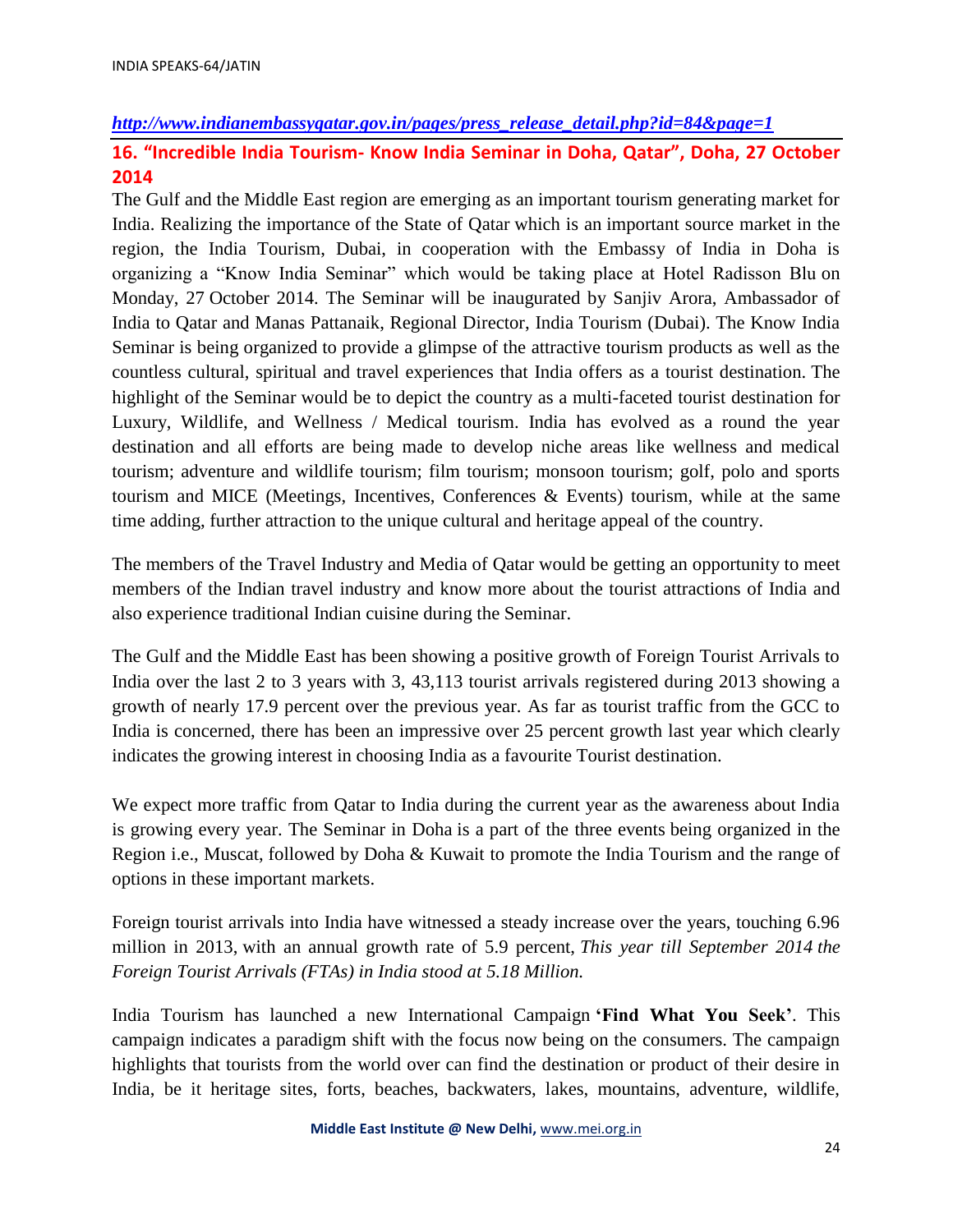culture, festivals, medical, wellness, MICE, religion or shopping. India offers something for everyone and is truly an incredible destination with a range of products as found nowhere else. The new campaign will help in further promoting India as a multi-faceted all - year tourist destination.

#### **Medical and Wellness tourism …**

India has emerged as a Destination for Medical / Wellness Travel in GCC countries. The percentage of Foreign Tourist Arrivals visiting India for Medical Treatment has been increasing over the years and growing rapidly since the year 2000. India is poised to become a hub for medical tourism because of several factors viz. world class hospitals with latest technology; highly skilled Indian physicians and surgeons; low cost of treatment; excellent quality of care and nursing; comparatively less waiting time for availing of medical services; India's traditional healthcare therapies like Ayurveda and Yoga combined with allopathic treatment providing a holistic wellness destination.

India is also popular for Wellness Tourism with the ancient practice of healing, yoga and Ayurveda which has been known for more than 5,000 years and now it is time for the world to experience it. Wellness tourism involves rejuvenation of the body, mind and soul and India has its own edge because it has world-class facilities. Further, the people of Gulf region have a high comfort level with India due to historically strong ties.

The State of Qatar can be a major contributor to India's Medical  $\&$  Wellness tourism as India is a short haul destination and also due to the confidence bestowed in the Indian Medical Facilities / infrastructure make it an attractive medical destination for the Qatari people.

#### **India has taken many steps to liberalize the visa regime**:

1. The introduction of Tourist Visa on Arrival (TVOA) facility to citizens of 11 countries visiting India for tourism purposes was one such decision. These countries are Cambodia, Finland, Indonesia, Japan, Luxembourg, Laos, Myanmar, Philippines, New Zealand, Singapore, and Vietnam. Tourist arrivals from these 11 countries through the facility of TVOA have recorded a growth of 26.2 percent in 2013 as compared to the previous year. The Visa on Arrival facility is now available at 8 airports in the country. More countries would be able to avail this facility soon.

2. Foreign tourists in groups of four or more arriving by air or sea and sponsored by Indian travel agencies approved by the Ministry of Tourism and with a pre-drawn itinerary are granted Collective Landing Permits for a period not exceeding 60 days, with multiple entry facilities to enable them to visit neighbouring countries.